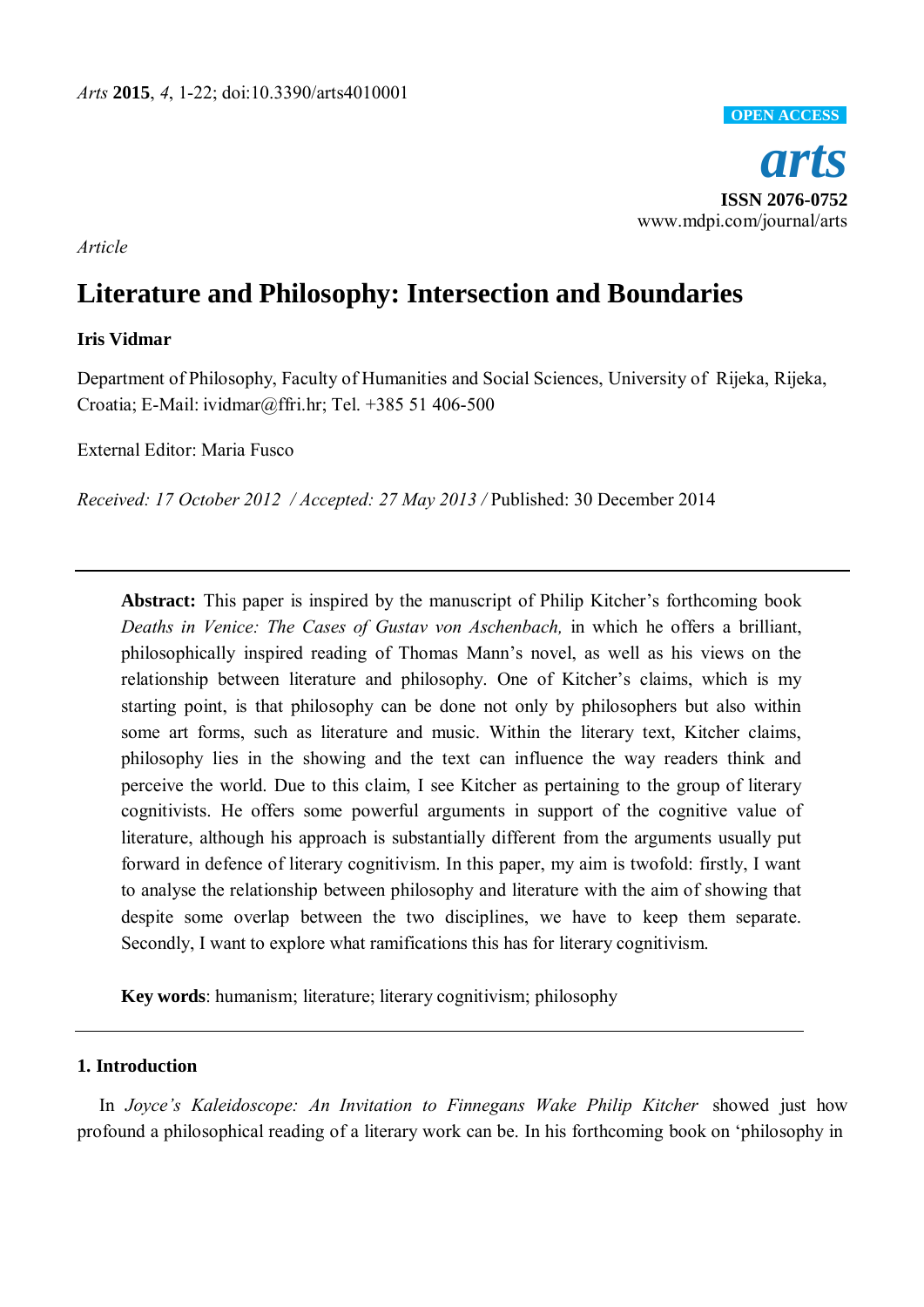literature', *Deaths in Venice: The Cases of Gustav von Aschenbach<sup>1</sup>* , Kitcher goes even further in elaborating on the connections between philosophy and literature. Throughout the book he advances what he calls the broader conception of philosophy, "suggesting affinities among works of art, music, and literature and philosophical themes, even juxtaposing quite diverse art forms to ideas from different philosophers". Part of his project is to show that art can be just as powerful a medium for the expression of philosophical ideas as philosophy itself, primarily due to the complexity and importance of the questions it asks and the way it elaborates on them. Interesting and thought provoking as this claim is in itself, I will not deal with it here, though I remain sceptical over its plausibility. Here I want to focus on what Kitcher has to say about literature and (i) its relation to philosophy and (ii) the way it influences readers cognitively. In respect to (i), Kitcher takes 'the supposed barrier between literature and philosophy to be highly permeable' and 'often breached'. He relies here on Hermann Broch, to whom he attributes the aim 'to break down the barrier' between philosophy and literature. In respect to (ii), in accounting for literature's impact on the way people think, Kitcher offers us a powerful answer to the sceptic's concerns about the cognitive dimension of literature.

Throughout this paper, I will be mostly concerned with the relationship between philosophy and literature. I will claim that we can interpret this 'breaking down the barriers' thesis in two ways: intersection thesis (IT), according to which there is indeed an area of overlap or intersection between literature and philosophy, and merging thesis (MT), according to which literature and philosophy can be merged, with the barriers between the two erased. My conclusion will be that the intersection thesis is justified; philosophy and literature indeed intersect and they do that in two relevant areas: in thematic concepts they operate with and in the impact they have on the readers (which is the aspect Kitcher insists upon). However, as I hope to show in part 3.4, IT is in itself not strong enough to justify the MT, only to provide arguments in favour of literary cognitivism. In the next chapter I will give an outline of Kitcher's view and then proceed to IT and MT. Given that this discussion is set against a more general framework of literary cognitivism, in the concluding chapter I will see how my conclusions regarding the relationship between the two fare with respect to it.

## **2. Kitcher on** *Death in Venice:* **humanism and literary cognitivism in Kitcher's book**

Let's begin with doing philosophy through literature. As Kitcher sees it, there are "three grades of philosophical involvement that literary, or musical, work may manifest".  $\frac{3}{7}$  The first one (the shallowest) is "that of simply using some philosophical reference to enrich a literary text", as Dickens did in *Hard Times*, where he alluded to utilitarianism and political economy. In the second grade, "substantive ideas from philosophy are taken over and applied to the literary account" of some phenomena, done in the way that Dante organized his *Inferno* on Aristotelian principles. Finally, in the third grade, fictional work is used for the exploration of philosophical questions, but in a way that the author not only works with the proposals of others, but actually "develops answers of his/her own". It

<sup>1</sup>Kitcher P. (2013), *Deaths in Venice: The Cases of Gustav von Aschenbach*, Columbia University Press. In this paper I rely on the manuscript of the book.

<sup>&</sup>lt;sup>3</sup> For the 'three grades involvement' account see the first chapter.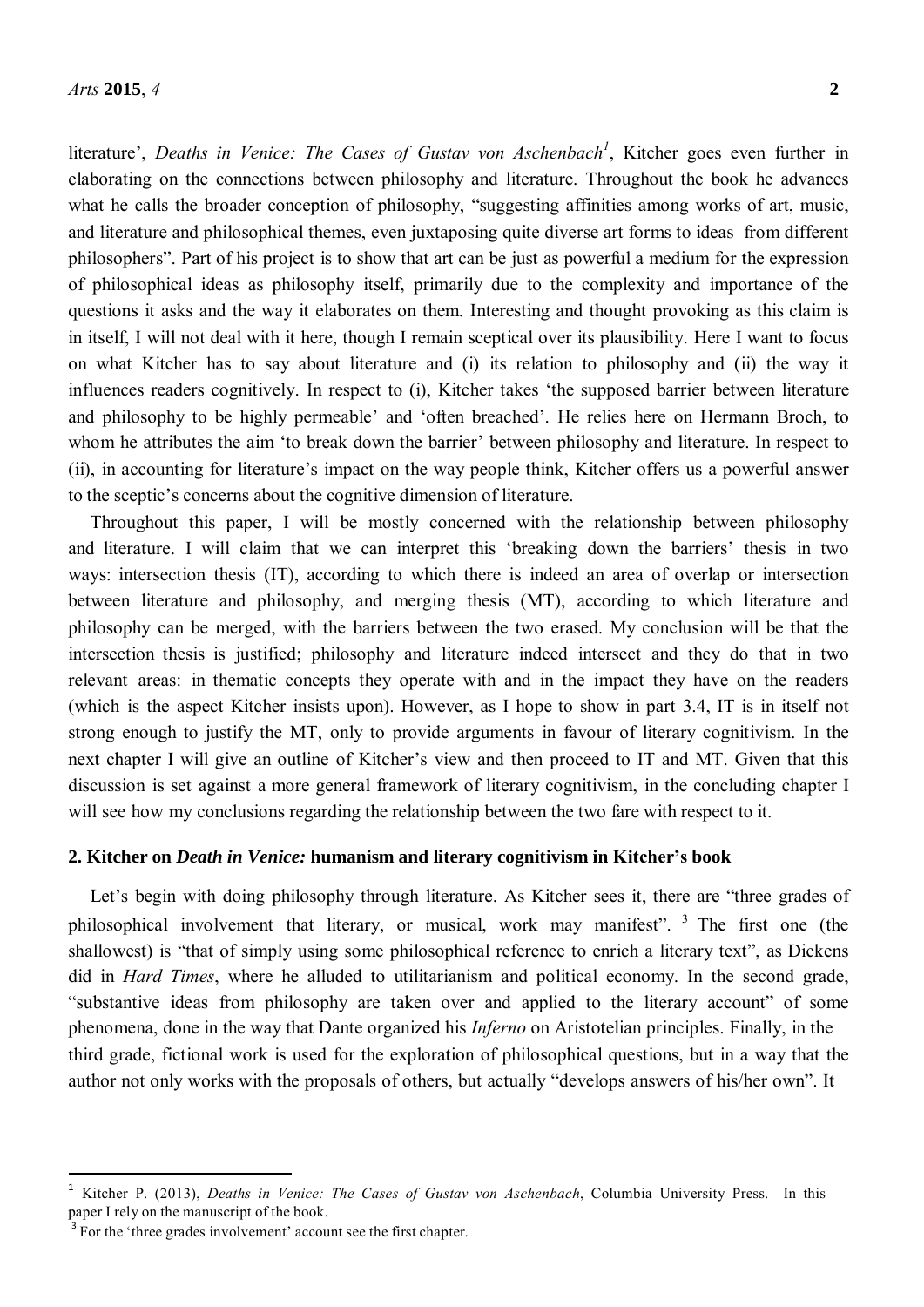is here that Kitcher makes one more important distinction, between two ways philosophy can be done within literary works: it can be done by saying and by showing. Philosophy done by saying is conducted in novels where authors take up some 'philosophical conundrum' and then elaborate on those abstract issues, although "these excursions do not seem to be organically integrated with the development of a plot or character, but simply to serve as opportunities for the author's expression of views about abstract issues". He dismisses this as "fiction that argues" which is for that reason "typically dead"<sup>4</sup>. His prime concern is then the following:

"I want to focus on a different category of philosophical fiction, one that comprises works in which philosophical explorations are organically integrated with the narrative, with the evocation and development of character, and with the literary style. Works of this sort may take over questions descending from canonical philosophical texts – and the author may even adopt the formulations offered by those texts - but the answers proposed, elaborated and even defanded are the author's own. Or the author may be concerned with issues he/she takes to be unfocused, or even unposed, in any existing genre" (Kitcher, ms. p. 18).

Kitcher here relies on Hermann Broch who claims that literature should concern itself with those human problems which are either banished from the sciences because they are intractable or with those problems that sciences are not yet ready to grasp. Kitcher himself wants to focus on "... the recurring questions that seem to resist efforts to find convincing answers, and are thereby vulnerable to dismissal by those impatient with philosophy's apparent ability to keep talking forever"(ms.p.18). The whole purpose of this project is to "break down the barrier between philosophy – serious philosophy – and literature", something that was (as Kitcher sees it) done by Nietzsche, Schopenhauer, Voltaire, Goethe, Schiller, Kleist, Coleridge, Proust, Kafka and Camus, and to the highest extent, by Sophocles, Shakespeare, Joyce and in music by Schubert, Mahler and Wagner (ms. p. 18). By claiming that "philosophical explorations are organically integrated with the narrative, with the evocation and development of character, and with the literary style" and that fiction that does not do this is dead, Kitcher subscribes to the strongest form of literary cognitivism, in that not only is literature cognitively valuable (the so called epistemic thesis), but also this cognitive dimension enhances its aesthetic value (aesthetic thesis).

It is along these same lines that Kitcher formulates his response to what is usually called 'the sceptic position' (or anti-cognitivist position). The first question that a sceptic raises is the following: can

<sup>4</sup>Kitcher's argument here is based on his reading of Robert Musil's *Der Mann ohne Eigenschaften* and what he sees as the problem is the fact that 'philosophical' aspects of work are cut off from the story: these 'discursive passages' are "easily transformable into pages from a standard work of philosophy..." (ms. p. 17). Kitcher might be asked to further explain why this kind of fiction is 'dead'. One possibility is that this sort of fiction lacks the power to trigger psychological processes he sees as crucial to bring about the change in perspective (on which more below). This is problematic however, because he should then explain why 'standard work of philosophy' has that power. Another answer, I think more promising, is a desire to avoid didacticism and instrumentalism in literature. But the fact remains, there are works of fiction which might be seen as saying, but which nevertheless are not dead.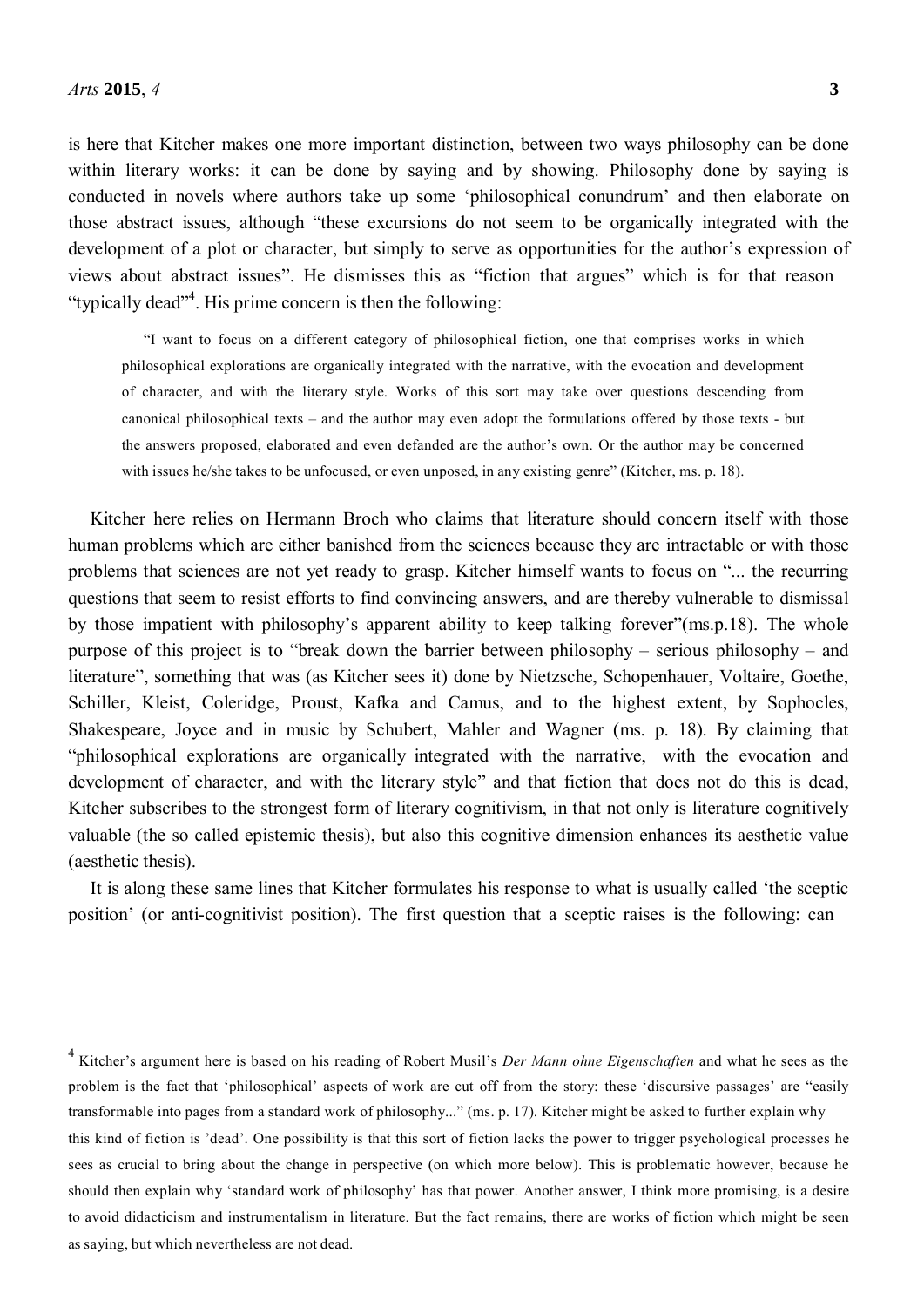philosophy be done through literature if literary fiction does not argue? The problem is that serious philosophy should argue (and use arguments and conclusions), but these argumentative devices are not found in literature. This line of reasoning was developed by Stein Haugom Olsen and Jerome Stolnitz<sup>5</sup>.

By formulating a sceptical position along these lines, Kitcher resonates two arguments that are often put forward by sceptics. The first one is the so-called 'no argument' argument, according to which a reader cannot trust what he reads in a work because literary works do not provide arguments in support of the claims they put forward. The second one is a 'no evidence argument' which is based on the claim that works do not offer evidence for the claims they advance. The point of these arguments is to call into question the epistemic foundation of literary works and to render them unreliable as a source of cognitive values.

As a response to this, Kitcher offers the following reply. Firstly, he offers an alternative way to how literature influences readers. The way of learning that sceptics presuppose rests on the assumptions that (i) "psychological movement that occurs in someone who is thinking through a philosophical issue can be exhaustedly characterized in terms of changes in belief (or knowledge)" and (ii) "the changes in belief are sparked by the straightforward presentation of new propositions, ideally stated in precise declarative sentences and accompanied by the explicit presentation of cogent reasons" (ms.p.19). As an alternative to this, Kitcher claims that "on many philosophical issues, people appear to change their minds because they appreciate new possibilities, or because they imagine vividly the consequences of holding a particular view, or because they come to recognize that something they were inclined to believe just doesn't fit" (ms.p.19). What is important in this is the recruitment of imagination and emotion. Finally, Kitcher claims, we should recognize a broader view of how philosophizing takes place, "... including experiments in imagination and emotional reactions to them and in which the texts and sounds that generate philosophical changes of mind can be far more various than the luminous rows of precise declarative sentences beloved of the popular model" (ms.p.20). All in all, Kitcher aims to show, "... a work of literature (or music) might expand our conceptual repertoire, leading us to approach our experiences with new categories and to react to experience in different ways: perspectives inspired by our imaginative identification with a character or with the significance of a particular emotional response …"(ms. p. 20).

At this point, sceptic can claim that even if people actually form beliefs in this way, those beliefs are not rationally grounded, but are the result of seduction and should therefore not be accepted as philosophical. In a sense, they do not meet the highest standards of reason, they are not justified and therefore fall short of knowledge. When faced with this argument, most literary cognitivists try to show that there is a sense in which literary works can provide justification (for example, because they belong to the genre of realism (Carroll), or because they are true to life, in the sense that they reflect human practices (Gibson, Farrell, Pocci, Elridge<sup>6</sup>, or because they are part of the reflective equilibrium<sup>7</sup>). Kitcher however chooses a different route, relying on his pragmatist background. He tries to show that the perspective from which we usually look at the world is no less 'seductive' than

 $<sup>5</sup>$  See Olsen 1978 and Stolnitz 1992.</sup>

 $6$  See Gibson (2007) and Gibson, Huemer and Pocci eds, (2007).

<sup>7</sup>Carroll 1998, Baccarini 2010.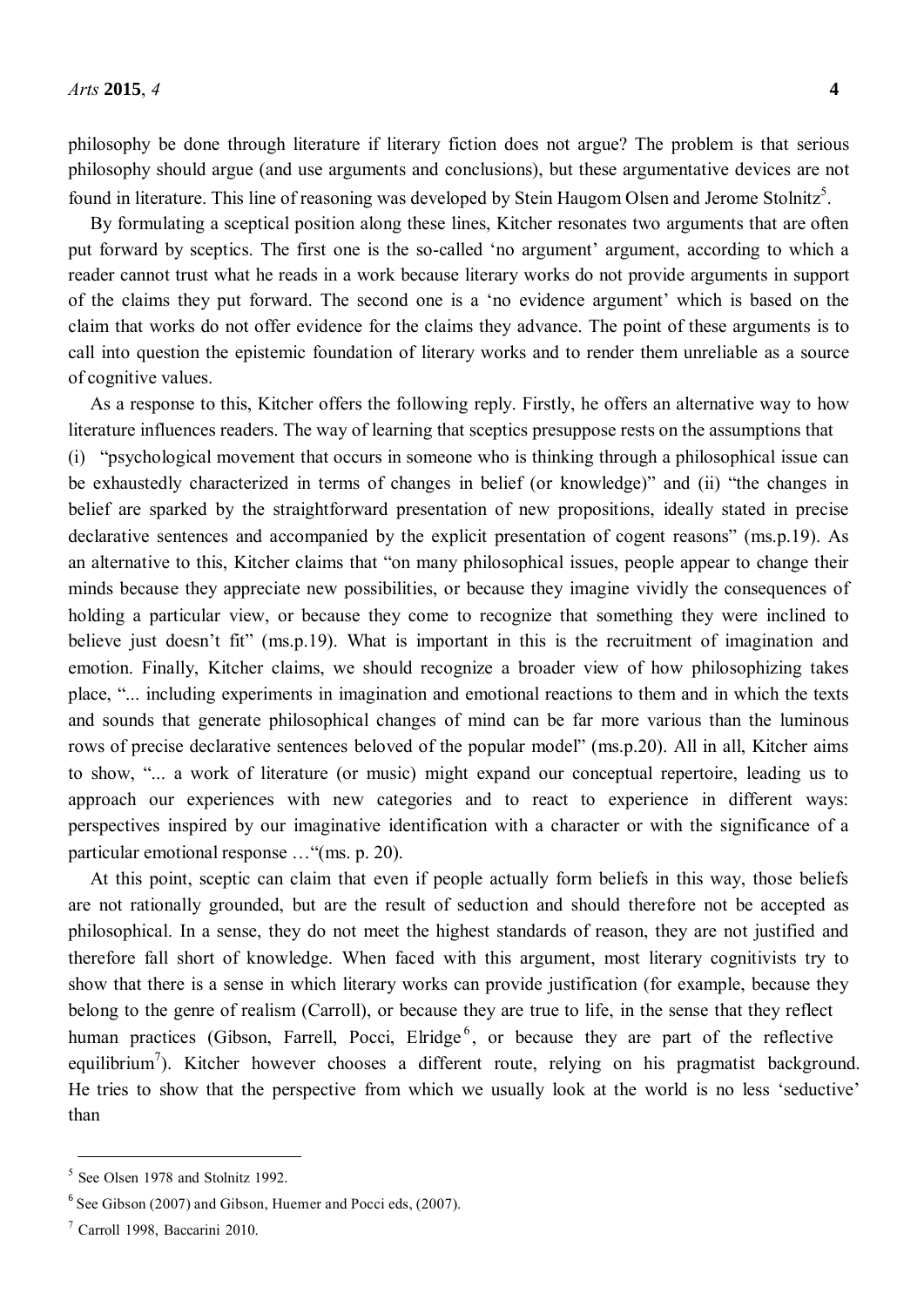the one prompted by literature. Namely, as he says, "…it is not that we achieved our concepts and categories through some insight into their special worthiness – there was no Cartesian moment at which they were rigorously assessed and found to pass muster"(ms.p.20). The concepts through which we perceive the world and make sense of our experience are acquired from our culture and as we go along, we change them and adjust them so that they make a more-or-less coherent whole. In that sense, literature is just one more tool available to us, but a tool that can have particularly powerful influence on us. What literature does for us, Kitcher claims, is achieved by the way it triggers psychological processes "... in which people are brought to see or hear or think or feel in novel ways, so that questions that had been viewed as unanswerable admit of solution" (ms.p.146).

What happens in these psychological processes is the creation of what Kitcher calls synthetic complex, which can become "stable parts of our thinking and feeling" and can then "revise our conceptions and judgments", two of which are the most important: endorsements and rejections, "judgments in which a subject concludes that some state of affairs is tolerable or to be resisted, or in which she takes a scenario as a serious possibility for herself, a goal to be worthy of pursuit, a course of action she has hitherto viewed as necessary to be trivial and dispensable" (ms.p.147).

There are two main ways in which synthetic complex operates: either by leading "people to enquire into matters they had previously taken for granted, playing a role in *discovery*, but having no force as *justification*" (ms.p.149) or by invoking a change in perspective, triggering the audience to look differently at something.

By making synthetic complex part of a reader's internal conceptual repertoire, Kitcher provides a justification for his claim that engagements with literature can indeed have a lasting impact on the readers (as opposed to the sceptic's claim that this influence can at best be episodic) and that conclusions readers reach can be trustworthy and can have serious standing.

We can conclude two things from discussion so far: in some cases, dealing with (philosophical) literary fiction can help us gain new concepts which we then apply to the world and this is done by triggering our imagination and our emotions. But one more thing that follows from the 'philosophy as showing' conception, expressed in this last quote, is that sometimes literary fiction simply describes situations (i.e. possibilities) that we are invited to reflect on and by doing so we can come up with new conclusions and expand our knowledge in that way. In the literature on the cognitive value of literature, this view is known as indirect humanism<sup>8</sup>. So all in all, Kitcher quite firmly accepts all of the cognitivist agenda.

At this point I want to turn to a slightly wider context to see where Kitcher's place on a larger scale of literary cognitivism is<sup>9</sup>. I also want to see whether the fact that the boundaries between literature and

<sup>&</sup>lt;sup>8</sup> Notice however that the term 'humanism' here does not primarily mean any connection with the question Kitcher identifies as the basic, the question of value and how to live, but refers to the whole humanistic conception of literature that emphasizes its 'mimetic' aspect, namely the fact that literature deals with what is of interest to us as human beings). See Gibson 2007.

<sup>&</sup>lt;sup>9</sup> An account of literary cognitivism which also recognises strong arguments for the similarities that exist between literature and philosophy was defended by Peter Swirski (see his 2007). Swiraki argued that "… the capacity of literary fictions for generating nonfictional knowledge owes to their capacity for doing what philosophy and science do – generating thought experiments" (p.4). I will not deal with this proposal here because it would require an extensive analysis of the notion of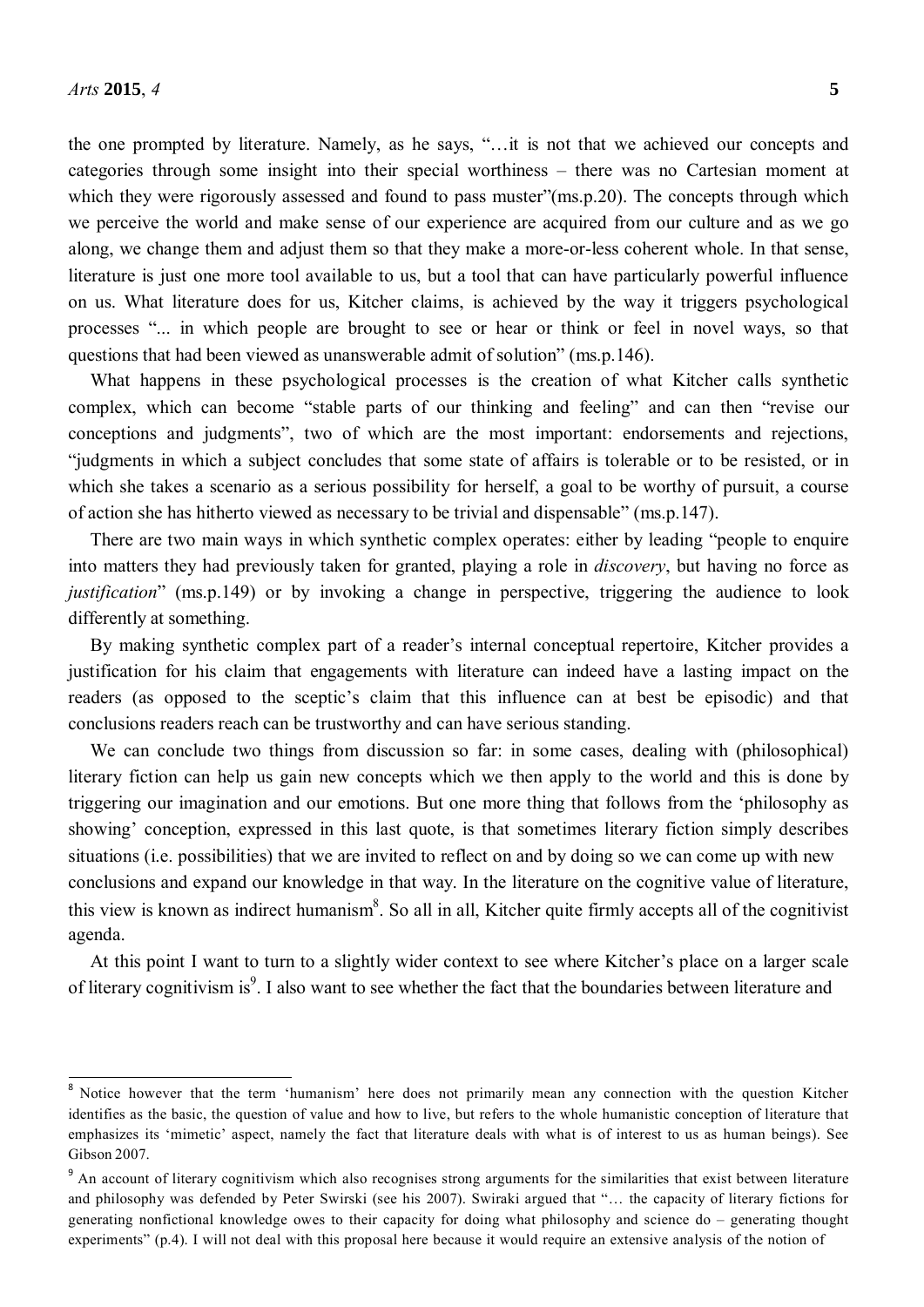philosophy are highly permeable allows us to accept Broch's thesis – namely, the breaking down of the barrier between philosophy and literature. I will develop this thesis along two lines, IT and MT thesis. If there are reasons to suppose that philosophy and literature should be held closer together, it means there is a space of the overlap, or the intersection of the two. I will try to see what that intersection might be and proceed to consider – and eventually reject - some arguments that purport to show not only that this intersection does in fact exist, but also that it is strong enough to ground the stronger interpretation of the breaking down the barrier claim, the merging thesis, according to which literature and philosophy come so close together that they should not be seen as distinct and should not be kept apart.

## **3. Cognitivism and humanism in literature and literary aesthetics**

The idea that philosophy – or, more precisely, questions and concerns recognised as philosophically important – can be done through some other media (rather than philosophy itself) is by no means brought up solely in the connection to literature. A very interesting discussion is currently ongoing regarding the (use of) film as a philosophical medium and the capacities that film has to present, develop and explore philosophical questions.<sup>10</sup> But what is distinctive about this question when it comes to literature and philosophy is the extent to which some authors seem willing to erase the differences between the two and claim that philosophy and literature merge together. Some prominent philosophers who come to mind are Stanley Cavell and Martha Nussbaum. Stanley Cavell offered a reading of Shakespeare's tragedies that supports his claim that "Scepticism, in particular about other minds, is a kind of tragedy, and tragedy is obedient to a sceptical structure", merging in that respect literature and philosophy<sup>11</sup>. Martha Nussbaum has gone the furthest in insisting that "conventional" distinction between philosophy and literature (…) will have to be modified or abolished" and she has been very critical of what she saw as philosophical disregard of important humanistic questions<sup>12</sup>, as well as of the style that philosophers used which, as she saw it, was to a large extent in contradiction to the claims they were putting forward<sup>13</sup> (incidentally, the claim that literary style is particularly suitable for presenting deep, important and complex ethical concerns is part of her overall argument in support of the merging thesis). Nussbaum and Kitcher advance similar arguments for merging literature and

thought experiment which goes beyond the aim of this paper, but a reader interested in this topic could certainly benefit from Swirski's book.

<sup>&</sup>lt;sup>10</sup> See for example Falzon 2002 and Davies 2008.

 $11$  Quoted in Lamarque 1996, ch. 9

 $12$  Nussbaum writes: "For I was finding in the Greek tragic poets a recognition of the ethical importance of contingency, a deep sense of the problem of conflicting obligations, and a recognition of the ethical significance of the passions, that I found more rarely, if at all, in the thought of the admitted philosophers, whether ancient or modern."( Nussbaum 1990, p. 14).

<sup>&</sup>lt;sup>13</sup> Here's Nussbaum: "An article, for example, argues that the emotions are essential and central in our efforts to gain understanding on any important ethical matter; and yet it is written in a style that expresses only intellectual activity and strongly suggests that only this activity matters for the reader in his or her attempt to understand". (Nussbaum 1990, p.21)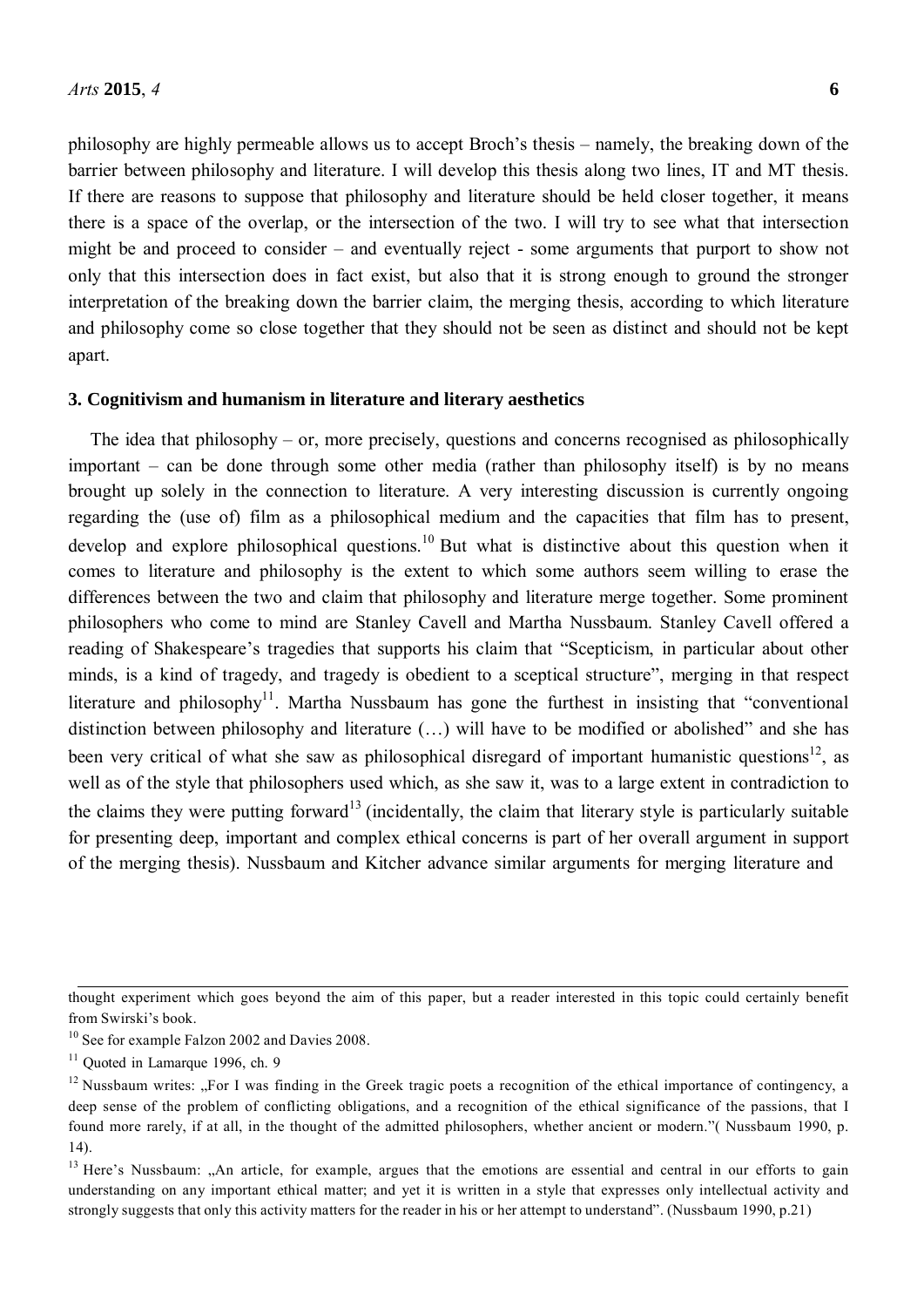philosophy. Nussbaum however, as well as Hilary Putnam, is primarily focused on moral philosophy (and philosophy of emotions) and her arguments are primarily put forward with a reference to moral philosophy<sup>14</sup>. The claim is that "... literature is valuable because it educates the reader's moral awareness by presenting situations of moral conflict and choice in all their complexity and with all their emotional implications…"<sup>15</sup> For this reason, literary works should be part of moral philosophy, which cannot do without them.

At this point I will turn to the wider context within which philosophy and literature are sometimes brought in connection, in order to evaluate the reasons for the breaking down the barrier thesis. But first, a brief note on the concept of philosophy. Namely, for Nussbaum and Putnam, the MT includes only moral philosophy. Kitcher, on the other hand, is primarily concerned with the question of how to live, and the philosophical doctrines he sees underlying this question are those developed by Plato, Schopenhauer and Nietzsche. So what exactly is meant by philosophy in this context? Rather than providing a definition of philosophy here, I will rely on the analysis of literary works which are focused on certain philosophical questions which go far beyond moral philosophy or the 'how to live' question, and include concerns pertaining to epistemology, ontology, bioethics and the philosophy of science. This will at least provide a framework within which to think about the relation between literature and philosophy.

#### *3.1 Philosophy and literature: intersection*

It is plausible to claim that the link between philosophy and literature is apparent to anyone who has ever taken the trouble to read at least some of the great works of the literary cannons. On the other hand, their love-hate relationship is well-known to everyone remotely interested in either<sup>16</sup> but I do not want to go in that direction here. I am more interested in developing the idea behind philosophical involvement with literature in order to see the reasons philosophers have for wanting to merge the two. My concern in this part will be the humanistic conception of literature, which, I claim, can be understood along two related aspects, thematic and mimetic. After elaborating on that, I will turn to the intersection of philosophy and literature.

There are numerous ways to account for humanism in literature<sup>17</sup>. For my present concern however, it is important to note that it insists on the claim that literature is in some sense concerned with what it

<sup>&</sup>lt;sup>14</sup> See Nussbaum 1990 and Putnam 1976.

 $15$  Lamarque and Olsen 1994, p. 387.

<sup>&</sup>lt;sup>16</sup> Martin Warner in his article "Philosophy and Literature: Yesterday, Today and Tomorrow" gives a nice overview of this. In Saul ed. (2002) a nice overview is given of the connection, intersection and hostility between philosophy and literature in Germany, in the period of 1700-1990. Various authors present how at times philosophy and literature came so close together as to be seen as joint in their research of the world as well as in the methods used, and at other times as dealing with completely different topics, with one claiming superiority over the other.

 $17$  Andy Mousley has recently offered a humanistic reading of Shakespeare, and in his introduction he offers a brief account of various forms humanism in literary criticism has taken. He says: "At the heart of literary humanism is the question: 'how to live'" (p.8) which, given its ethical aspect, is firstly connected to asking which way of living might be a more or less authentic expression of what it is to be human and secondly, asks for some concept of human nature. Mousley also makes an effort to show that the question 'how to live' "assumes an intimate connection between 'literature' and 'life'. I think that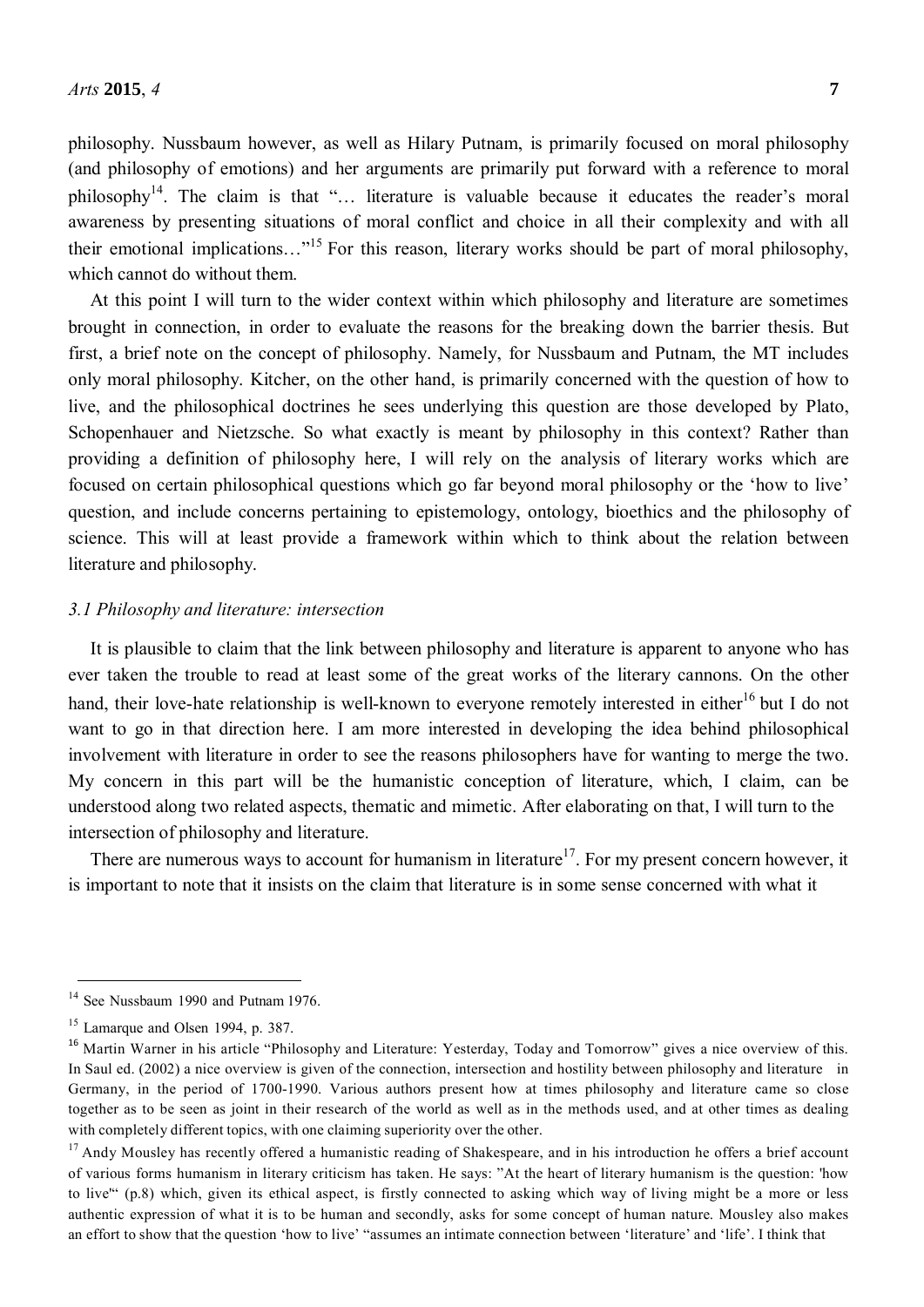means to be human. John Gibson has characterized it "as the thought – or hope – that literature presents the reader with an intimate and intellectually significant engagement with social and cultural reality" and because of that, "literature is the textual form to which we turn when we want to read the story of our shared form of life: our moral and emotional, social and sexual – and so on for whatever aspects of life we think literature brings to view – ways of being human" (Gibson 2007, p.2). We saw with Kitcher that this takes the form of a question of how to live and what it is that makes life valuable. However, there are other important questions and considerations that we hope literature will expose to us, and these are explained by two of its aspects: the mimetic and the thematic. The mimetic aspect, roughly, stands for the intuition that literature deals with humanly interesting questions, those questions which matter to us as human beings<sup>18</sup>. The second one has to do with what is called the thematic level, as opposed to the subject level. While at the subject level we are concerned with what goes on in the story in terms of the characters and events, at the thematic level we are more concerned with humanly important themes of a more-or-less universal nature. Peter Lamarque and Stein Haugom Olsen provided quite a substantial elaboration of this, showing in what sense themes are intimately connected to literature. To give but one example, in analysing Euripides' *Hippolytus*, they argue:

"This brief and simplified description of the theme of Euripides' Hippolytus is built up by help of a number of general concepts through which the different features of the play are apprehended and related to each other: freedom, determinism, responsibility, weakness of will, continence/incontinence, sympathy, guilt, human suffering, divine order, purity, pollution, forgiveness, charity, reconciliation. These thematic concepts (...) are constitutive of the theme as identified through the analysis; they provide the core of what the play is about..." (Lamarque and Olsen 1994, p. 401-2).

One reason for claiming that literature and philosophy intersect (and can be merged together) is the fact that many of these themes, such as the freedom of will and determinism, are also found in philosophy<sup>19</sup>. Generally speaking, the development of these humanly important themes is by no means restricted to literature, but is found in some other practices, such as philosophy and religion. However, the way literary works elaborate on these thematic concepts, particularly when they are recognised as philosophical, is sometimes characterised as philosophizing (or doing philosophy) through literature.

insisting on this 'intimate connection' is important for the overall cognitivist project. (See Mousley 2007). An even stronger grounding for the cognitivist project is provided for by evolutionary literary studies which extend this humanistic component. Peter Swirski writes: "In what follows I want to consider the evolutionary economies of 8ehavior as a criterion for judging the veracity of literary characters and their actions –and, more generally, for judging the truth of literary representations. My central assumption is that our evolutionarily adaptive dispositions to love, fight, cheat, create, cooperate, see resources, quest for power – in short, all that we do in the course of living and propagating – is the central source of our interest in literature as an adaptive modelling laboratory" (Swirski 2010, p. 262).

 $18$  Here is how Olsen and Lamarque describe it: "The concept of literature has always been recognized as having what, for the sake of tradition and convenience, may be called a *mimetic* aspect. The interest which literature has for human beings, it has because it possesses a humanly interesting content, because what literature presents or says concerns readers as human beings." (Lamarque and Olsen 1994, p. 265).

 $19$  Lamarque and Olsen give the example of Hume's elaboration of this theme (p. 403-4).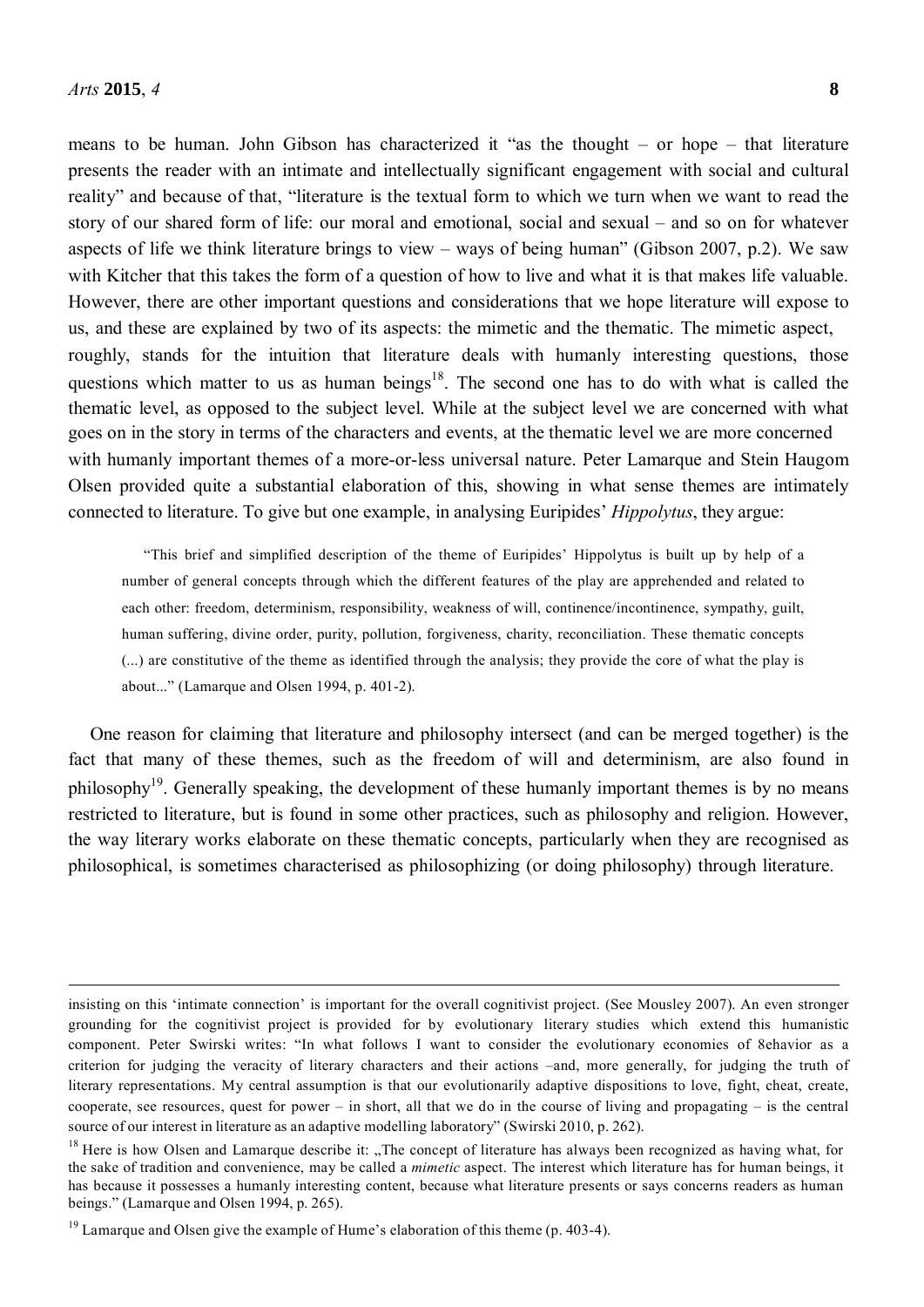So the first area of intersection between philosophy and literature, and the first reason for claiming the two can be merged together, is the fact that they both are concerned with 'humanly important themes', that is, they share (some of the same) thematic concepts. Let's see how these are developed in literature.

## *3.2. Thematic concepts in literature*

A good place to start is to take a look at the Greek tragedies, which remain a bottomless source of philosophically important questions, as we saw with Lamarque and Olsen. Martha Nussbaum offered particularly powerful arguments in support of this claim. In her book *The Fragility of Goodness*  Nussbaum analyses various aspects of some of the Greek tragedies, with the aim of showing not only why they should matter to ethics and moral theory, but more importantly why they are even better equipped to help us deal with the nuances and complexities of challenging moral problems.

Shakespeare's tragedies are also recognised by many to be heavily saturated with philosophical concerns. We already saw Stanley Cavell's claim about the similarity of sceptical arguments and Shakespeare's tragedies, with particular emphasis on the problem of other minds. Similar arguments are presented by Collin McGinn who has also offered a philosophical reading of Shakespeare, inspired by his desire to show "that an avowedly philosophical approach to Shakespeare can reveal new dimensions to his work, and that his work can contribute to philosophy itself<sup>"</sup>(p.1). McGinn analyses Shakespeare's works showing the influence that the philosophy of Montaigne had on the famous bard, claiming that there are three major philosophical themes explored in his writings: scepticism and knowledge, the problem of self and identity and the problem of causality<sup>20</sup>.

Ontological and epistemological concerns are at the heart of many great literary works. G. Crane introduces the notion of philosophical romances to refer to the works of Edgar Allan Poe, Nathaniel Hawthorne and Herman Melville, identifying in them some of the well-known philosophical problems, such as the mind-body problem, realism vs. antirealism and empiricism vs. rationalism $^{21}$ .

<sup>&</sup>lt;sup>20</sup> To give but one example, McGinn claims that in Shakespeare, the ancient scepticism, revived by Montaingne, is developed along three lines: the dream scepticism, that is, the problem of knowing the difference between dreaming and being awake, the problem of the external world and the problem of other minds. McGinn claims: "In my view, *Othello* is predicated on the philosophical problem of other minds, with all its ramifications – moral, personal, and metaphysical. It is thus a deeply philosophical play." (McGinn, 2006, p. 67). McGinn has done a brilliant job in showing how close Shakespeare comes to doing philosophy and his interpretations of plays provide a very powerful argument to the merging thesis.

<sup>&</sup>lt;sup>21</sup> Here is how Crane analyzes the thematic level of Poe's *The Narrative of Arthur Gordon Pym*: "Disconcertingly, the fluidities of Pym's mental states seem to be mirrored by an external world that is continually changing, casting doubt on the distinctions between subjective and objective realities. In addition, the flux of both mental states and external circumstances raises questions about the existence of permanent or absolute truths. In an apparently shifting and metamorphic world, what can be said to represent an 'immovable truth? What aspects of self can I point to and say "that is the stable essence defining my identity?" In *Pym*, Poe repeatedly tests whether our empirical categories and metaphysical distinctions can withstand his fantastic thought experiments in which opposites are brought together, and people and things seem to morph into their opposite" (p. 76). Crane goes on and draws the analogy with Descartes' quest for certainty carried out via his method of doubt. It is an imperative here to mention Poe's most philosophical work, *Eureka*. Swirski (2000) sees it as "Without doubt, it is also one of the most ambitious and far-reaching projects ever attempted in philosophy"(p. 27). *Eureka* is saturated with epistemological concerns which are still important and often discussed. As Swirski rightly claims, "In *Eureka* Poe sets out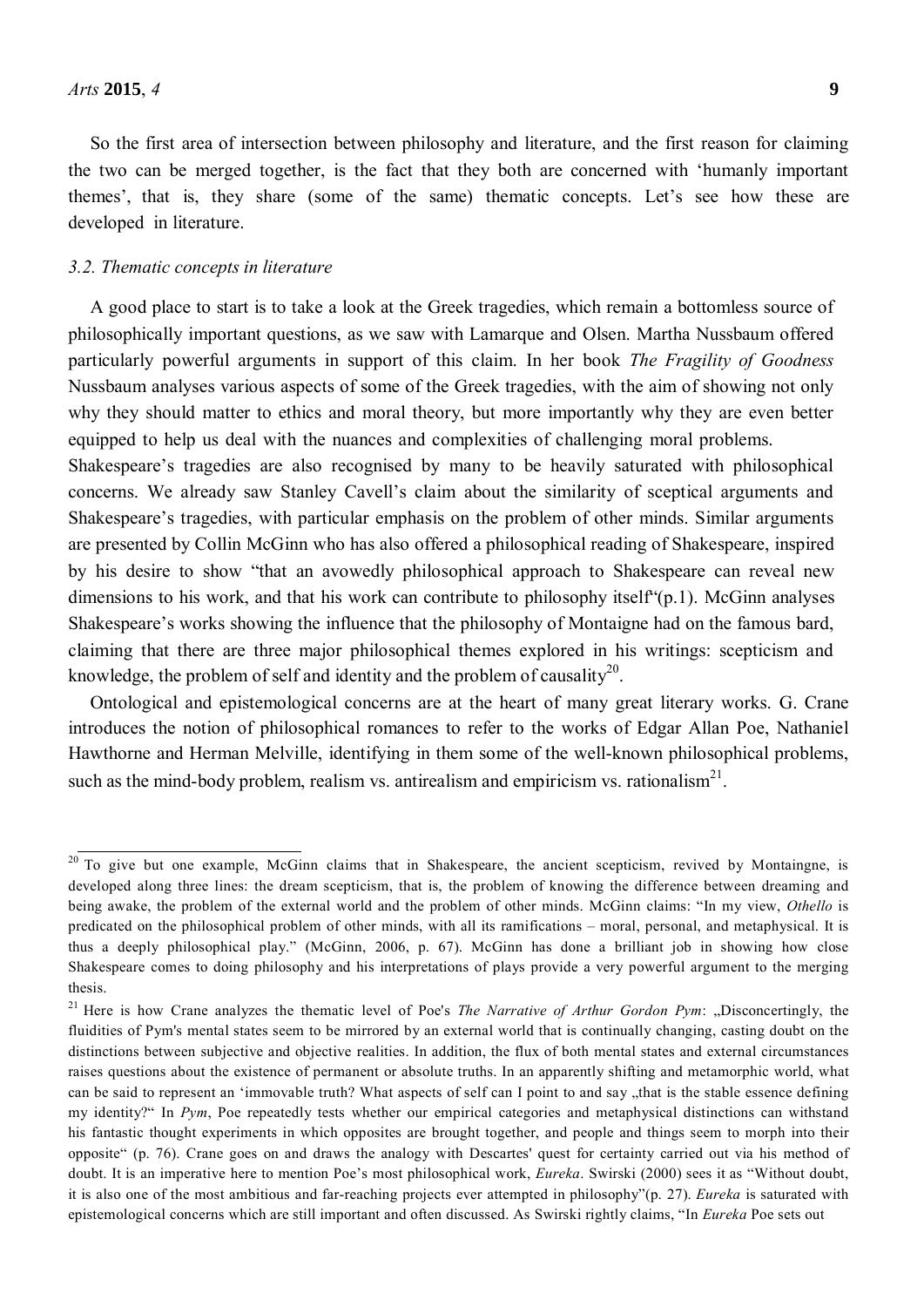It's worth pointing out that philosophy can be found in genres such as science fiction. Noel Carroll has offered an extensive analysis of the 'philosophy of terror' that is underlying this genre and grounded many of its aspects in the epistemological concerns having to do with knowledge, justification and proving. Here is Carroll:

"The point of the horror genre (…) is to exhibit, disclose, and manifest that which is, putatively in principle, unknown and unknowable. (…) That is, horror stories are predominantly concerned with knowledge as a theme. (…) The majority of horror stories are, to a significant extent, representations of processes of discovery, as well as often occasions for hypothesis formation on the part of the audience, and, as such, these stories engage us in the drama of proof" (Carroll 1990, pp.126-8).

One familiar plot structure of this genre is that of the overreacher, or a mad scientist, someone who reaches out to find forbidden knowledge and put it to use so that human welfare can be attained. Carroll analyses several of these stories (including the well known *Frankenstein* and *The Strange Case of Dr. Jekyll and Mr. Hyde*) and shows how deeply saturated with bioethical issues these are.<sup>22</sup>

Notice that all of these examples classify as philosophical fiction, in Kitcher's sense of the term. All of them can also be said to explore certain aspects of reality or various concepts and attitudes. Do they however show that the barriers between philosophy and literature should be broken down? One thing that the examples show is that concepts usually taken as philosophical can be invoked in the process of interpreting the story. In this respect, these stories allow, perhaps even invite, philosophical interpretation. But that doesn't necessarily have to be so. Nathaniel Hawthorne's short story *Young Goodman Brown* can be read and interpreted as the epistemological exploration of the problem of other minds and first person/third person asymmetry. The events that Goodman Brown experiences in the woods open the question of trust in oneself and others, trust in one's community and marriage and the value of ties we create with others. From an epistemological point of view, it also tackles the problem of perception and introspection. But on a more general level, the story is set against the Salem witch trials and it can invite the sociological exploration of the Puritan society, mob behaviour and occultism, or just be read as Hawthorne's attempt to come to terms with his heritage. This shows that even when there is a sense in which we can see philosophy and literature intersecting, in that they deal

to legitimize other fields of enquiry alongside the natural–scientific sources of knowledge and to provide an epistemological framework within which all fields (scientific, philosophic, and poetic) can conduct their programs" (p.31).

<sup>&</sup>lt;sup>22</sup> Worries can be raised regarding the claim that science fiction should be on this list, given its questionable status as literature. I do not want to raise this question here, I just want to point to the fact that some works pertaining to science fiction are deeply saturated with philosophical concerns (and these works are usually recognised as classics). Given that one usual theme that is being developed in these stories is the creation of the new being that is in some sense enhanced, made possible by the development of science and scientific technologies, we can recognise many of the bioethical concerns dominant in modern discussions, as well as issues having to do with the justifiability of science and scientific progress. In this sense, we can say that science fiction predates some of the most important and influential questions invoked by modern philosophers. In this sense, Broch's claim seems justified; i.e. this genre of literature concerns itself with those human problems that science is not ready to grasp yet.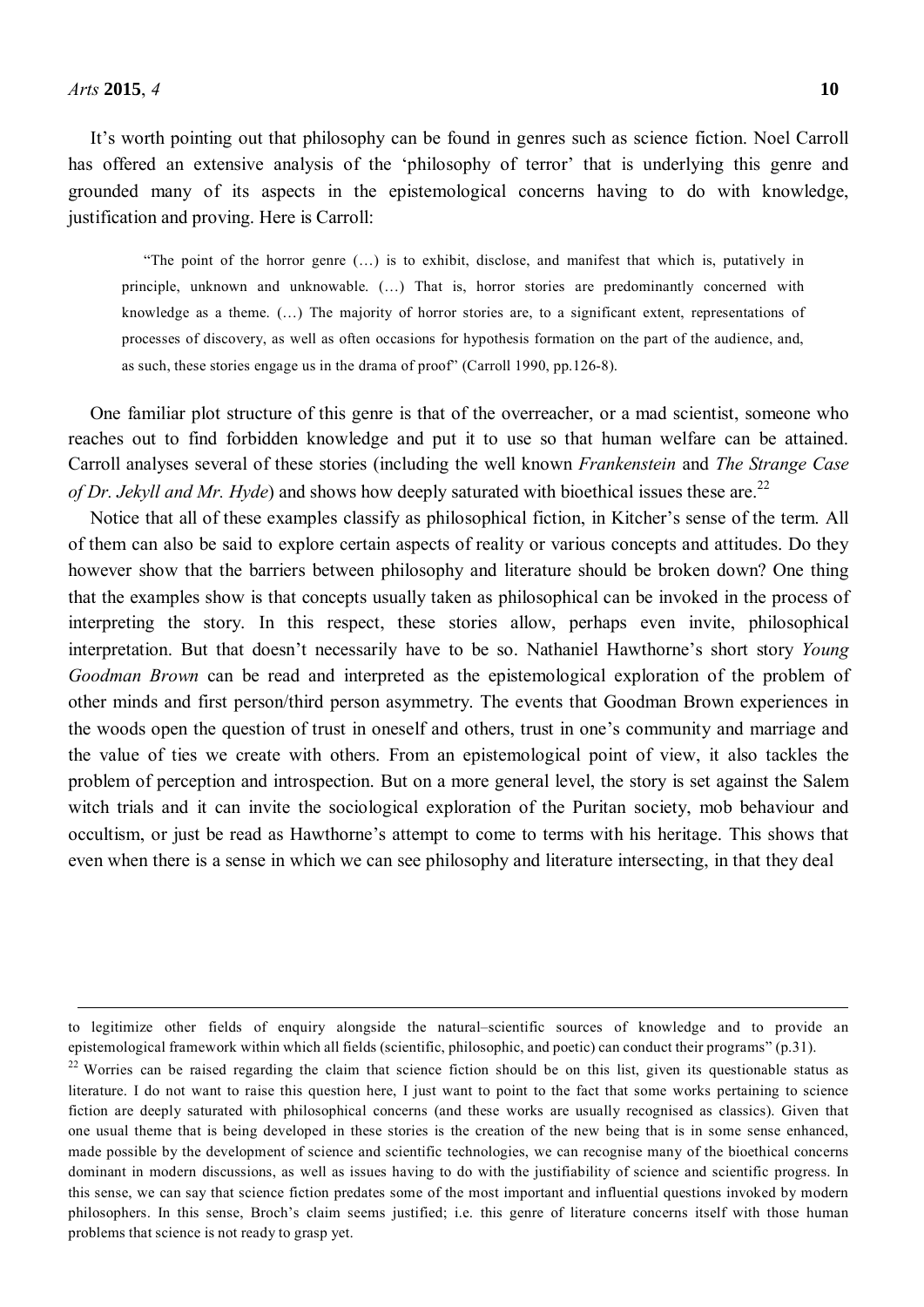with important human concerns and offer solutions to them, there is still plenty of space left for nonphilosophical aspects to be discussed. As I will claim later on, the fact that the two intersect does not turn one into another.

#### *3.3. Literature and philosophy: indirect humanism*

Another reason for claiming there is an intersection between literature and philosophy can be construed around the fact that literature and philosophy can both influence readers into accepting new perspectives, developing or deepening their concepts, cultivating their emotions and generally influencing their cognitive and emotional apparatus. So even if there are some underlying, even fundamental differences between the two, they stay united in their effects, in what they do, and therefore the barriers between them can be erased.

Many literary cognitivists insist on this aspect of literature, and both Kitcher and Nussbaum place a great deal of emphasis on it. Kitcher's whole enterprise not only in analysing Mann's work but Joyce's as well is to show how engaging with these works can bring about a radical change in how a reader views his life, values that should be central to it and the perspectives from which it should be evaluated<sup>23</sup>. Even more than that, his claim that literature can play a significant role in a reader's endorsment or rejection of a particular stand can amount to the claim that literature can be taken as having some weight and significance in a reader's decision on which stand to adopt. Finally even the

claim that sometimes synthetic complexes developed as a consequence of reading can be seen as playing a role in discovery has to be given a positive epistemic mark in that it can trigger a process that will eventually (i.e. after the reader engages in discovery) result in the growth of knowledge. So, all in all, the cognitive impact of literature on readers is significant and should not be ignored or denied. In light of that, why keep literature on the opposite side to philosophy?

In this part I have presented two reasons for the breaking down the barrier thesis: the fact that (i) philosophy and literature share the common interest in exploring things that matter for us as human beings and (ii) that engaging with these texts can have a similar influence on readers in terms of how they influence their conceptual repertoire. The fact remains that there is the intersection area between the two disciplines: they meet at the thematic concepts and have similar cognitive impact on the readers. The question now remains whether that is enough to ground the stronger, merging thesis.

#### *3. 4. Literature and philosophy: boundaries*

We have seen in the previous chapter that there are reasons to claim that philosophy and literature are rather close. Given the kind of questions they both raise (that is, the themes and thematic concepts they operate with), they both come rather close in exploring the nature of the world and our experience. The

<sup>23</sup> In commenting Joyce's prose, Kitcher says: "I read *Ulysses* as offering a vivid account of the worth of the ordinary, and *Finnegans Wake* as a deep interrogation of the theme. Through the swirling dream of Joyce's last work, readers are brought, again and again, to rejoice in the everyday, to laugh at its comic mistakes and misunderstandings, and, finally, to recognize the possibility that even flawed relationships may center lives of real value. (Kitcher, ms. p. 26). In analyzing *Ulysses*, Kitcher says: "What makes *Ulysses* one of the greatest novels in the English language (...) is that the reconstructed thoughts of Bloom, of Stephen, and of Molly are *worth* following, showing us what it is to struggle, to aspire, to fail, to fall, to betray and be betrayed, to befriend, to forgive, showing us some of what human life is, how it is limited and confused, how it can be triumphant and worthwhile" (Kitcher 2007, p. 49).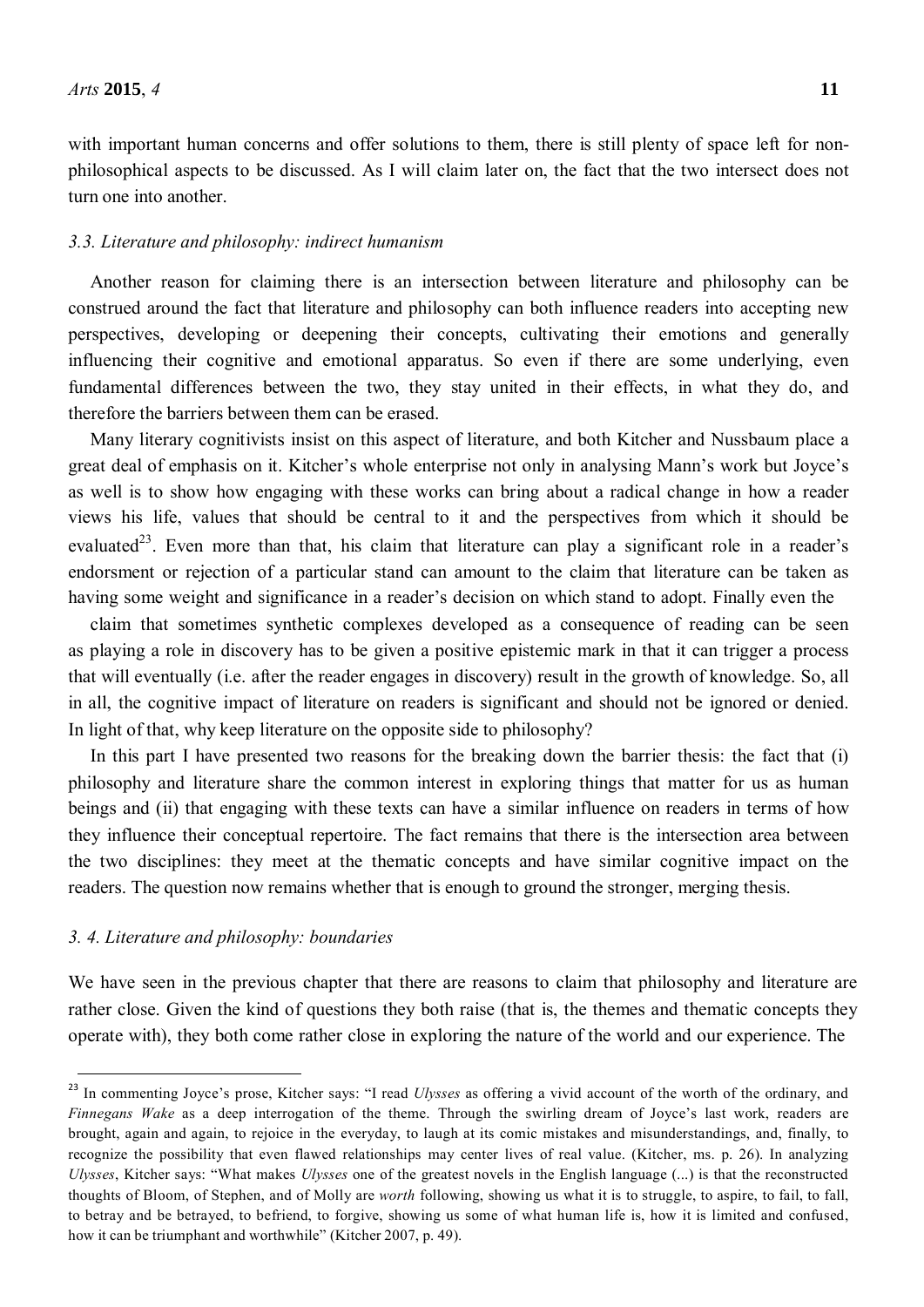strongest connection between the two, which establishes the 'intersection', is the overlapping of themes that are being developed in literary works and philosophy. However, this is where we should also search for the barrier. In what follows, I will present three arguments that should make us question the possibility of breaking down the barrier between philosophy and literature. All of these will for the most part acknowledge the 'overlapping of themes' (i.e. the intersection thesis) but will show why that is not enough to claim that the two come sufficiently close for the barriers to be broken down, that is, why the merging thesis is not to be accepted.

#### **4. The overlapping of thematic concepts is not sufficient**

The strongest argument against the merging thesis comes from Stein Haugom Olsen and Peter Lamarque and the institutional theory of literature they advocate. What should be recognised is that literature and philosophy both pertain to different contexts – or, in Lamarque and Olsen's terms, different social practices – and within these practices different conventions (of creation and reception) are operative. These conventions ultimately determine what kind of a work we are dealing with, regardless of the content of that work. So, no matter how 'deeply philosophical' a given text is, or how valuable a contribution it makes to our cognitive (or moral) functioning, that in itself does not make it neither a literary nor philosophical work  $^{24}$ 

On a more general level, the idea here is that the author of a literary work and a philosopher have a different set of intentions that govern their writing. For one thing, their categorical intentions are radically different: an author aims to create a literary work and offer it for evaluation *as a work of art*, a philosopher writes a scientific work that is to be evaluated on scientific grounds<sup>25</sup>. Obviously I rely here on the general idea behind the social institution of literature, but also brush upon more general concerns regarding the grand issue of author's intentions. That in itself is a topic that goes beyond this paper. But several things should be noted. Ambiguous as it may be, the generally accepted notion of categorical intentions still stands for the right of the authors to decide what kind of work they are writing; whether it is philosophy or literature or something else. Categorical intentions also imply that

<sup>&</sup>lt;sup>24</sup> This argument is based on the claim that there is a distinction between a text and a work, where text is roughly understood as a set of sentences connected by grammatical rules, and work as contextualized object whose identity is determined by the historical embededness (context of origin) and institutional embededness (according to which a work counts as literature within a cultural practice of intention, expectation and reception). See Lamarque 2010, ch.2.

<sup>&</sup>lt;sup>25</sup> The plausibility of this claim will ultimately depend on one's own view of literature and philosophy. John A. McCarthy, for example, who doesn't see philosophy – as opposed to literature – as aiming to communicate to the audience, explains the difference between the two by claiming that while philosophy "... in its pure form focuses on the (closed) system and often remains distant from practical matters and inaccessible to a wider audience, literature embraces practical needs and seeks broader public" (McCarthy 2002, pp. 14-15). However, he still sees the two closely united in the Enlightenment as "*epistemic tool for exploring* the self, the limits of knowledge, the vocation of mind, the inner workings of nature, for explaining the mind-body problematic and for establishing the appropriate relationship between individual freedom and social duty" (McCarthy 2002, p. 21, emphasis mine).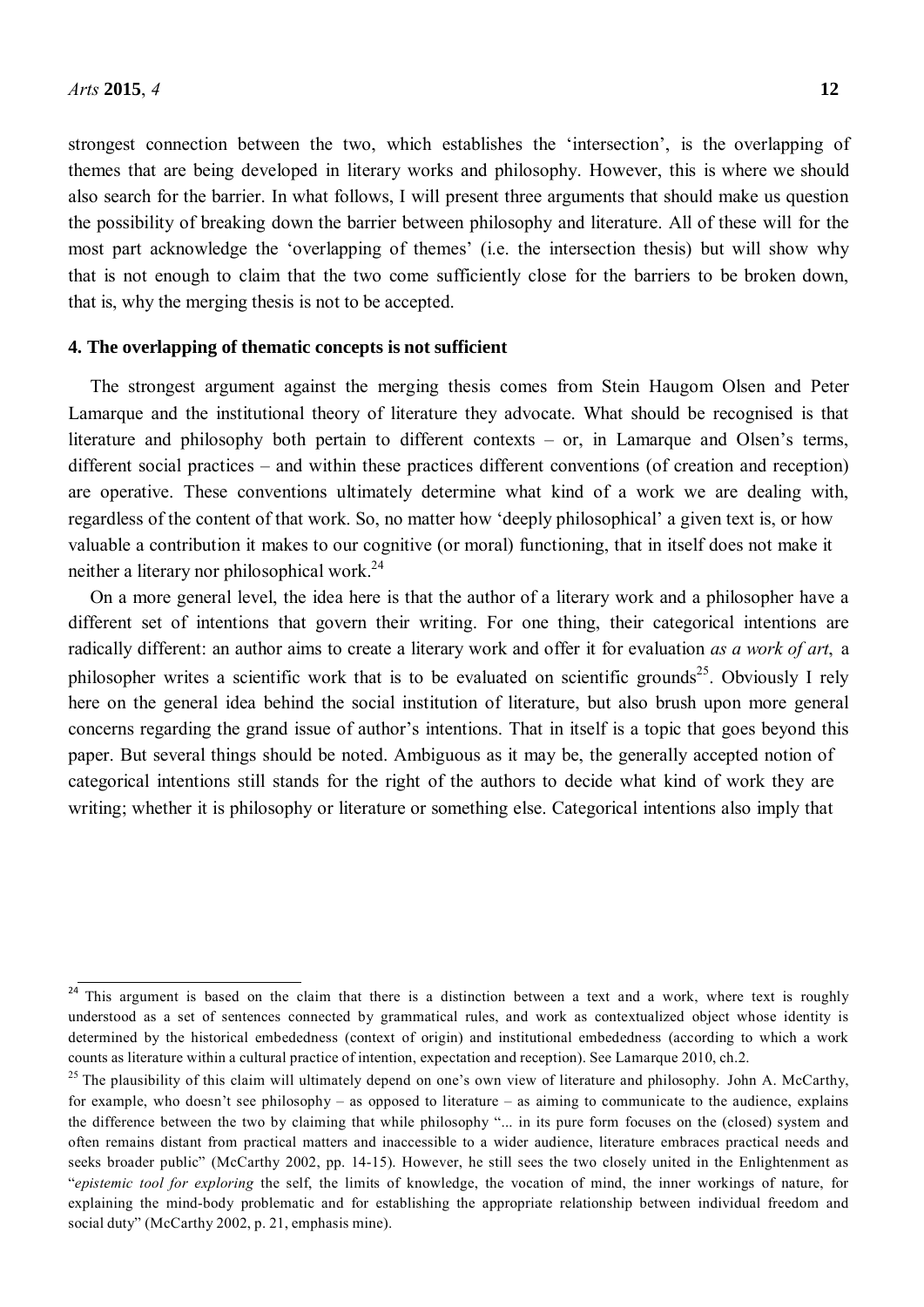writers (an author in the case of literature and a philosopher in the case of philosophy) will pursue different aims in their writing: in the case of literature, aims pursued are primarily aesthetic and artistic, in the case of philosophy, they are scientific. This of course doesn't mean that an author doesn't also intend to convey a certain political or religious message, or that a philosopher doesn't care for how literary (or non-literary) his style is; but choices of these kinds always remain secondary.<sup>26</sup> This will certainly have an impact on how the writer approaches the theme and uses it. Finally, categorical intentions determine the mere identity of a work (at least according to the contextualist ontology that is part of the social practice theory of literature presupposed here); so if an author sets out to write literary fiction, then no matter how philosophical (psychological/religious or whatever) his work can be, it still remains a literary work<sup>27</sup>, with philosophical interpretation always being secondary and dependent upon its interpretation.

Ultimately, due to the categorical intentions, readers also approach the work differently. In the case of a literary work, a reader should adopt a literary stance, which is, at the most general level, connected to the conventionally determined expectations along the following lines: (i) expectation of creativity, (ii) expectation of the seriousness of the content, (iii) expectation that the work will reward careful readings and interpretations. It could be claimed that all of these expectations might also be operative in the case of philosophy. However, whereas in the case of philosophy a philosopher engages in the assertive speech act (which means that a reader should take at face value what he reads and believe it to be true and to be the belief of the philosopher), when it comes to literature, what is operative is the so-called fictive utterance. The idea here is that the author is not guided by the fidelity principle, that is, he does not have to say what he believes to be true<sup>28</sup>. On the other hand, when it comes to literature, a reader should adopt the make-believe, rather than believe attitude.

What impact does this have regarding the previously identified thematic concepts? Here is how Lamarque and Olsen explain it:

<sup>&</sup>lt;sup>26</sup> This line of argumentation is advanced further by examples such as Sartre, who is considered as philosopher but also acknowledged for his literary works. On the other hand, there are examples such as Theodore Dreiser or Fyodor Dostoevsky, who were both authors of literary masterpieces but are also known for their journalistic/editorial work. The problem of social classes and the clash between the rich and the poor, as well as the reasons behind these social conditions, is a crucial aspect which runs deep throughout all of Dreiser's works creating a background against which the actions and interactions of his characters take place. It was also a question of deep importance for him personally, something he was struggling with for the most of his life. Yet the way he treats it in his novels and in his journal articles is radically different and invites different kinds of reading. Linda Ivanits (2008) discusses the way Dostoevsky treats questions of religion, the differences between Russian people and Westerners and the role of moral and ethics in the conduct of people in his fictional works such as *Crime and Punishment* and *The Idiot* and non-fictional (or semi-fictional) works, such as *The Diary of a Writer.* The same is the case with John Milton and the political and religious issues he discusses in *Paradise Lost*  which are in a way a continuation of the polemical questions regarding the English political system and the revolutionary England he raises in his essays (see D. Loewenstein 2007).

 $28$  To put it in another way; regardless of various interpretations that the work invites due to the semantic intentions that may be operative within the work. See Davies S. 2006.

<sup>&</sup>lt;sup>28</sup> For a detailed account of the fictive utterance theory see Lamarque and Olsen 1994, Lamarque 2010, Davies 2007, Davies 2010.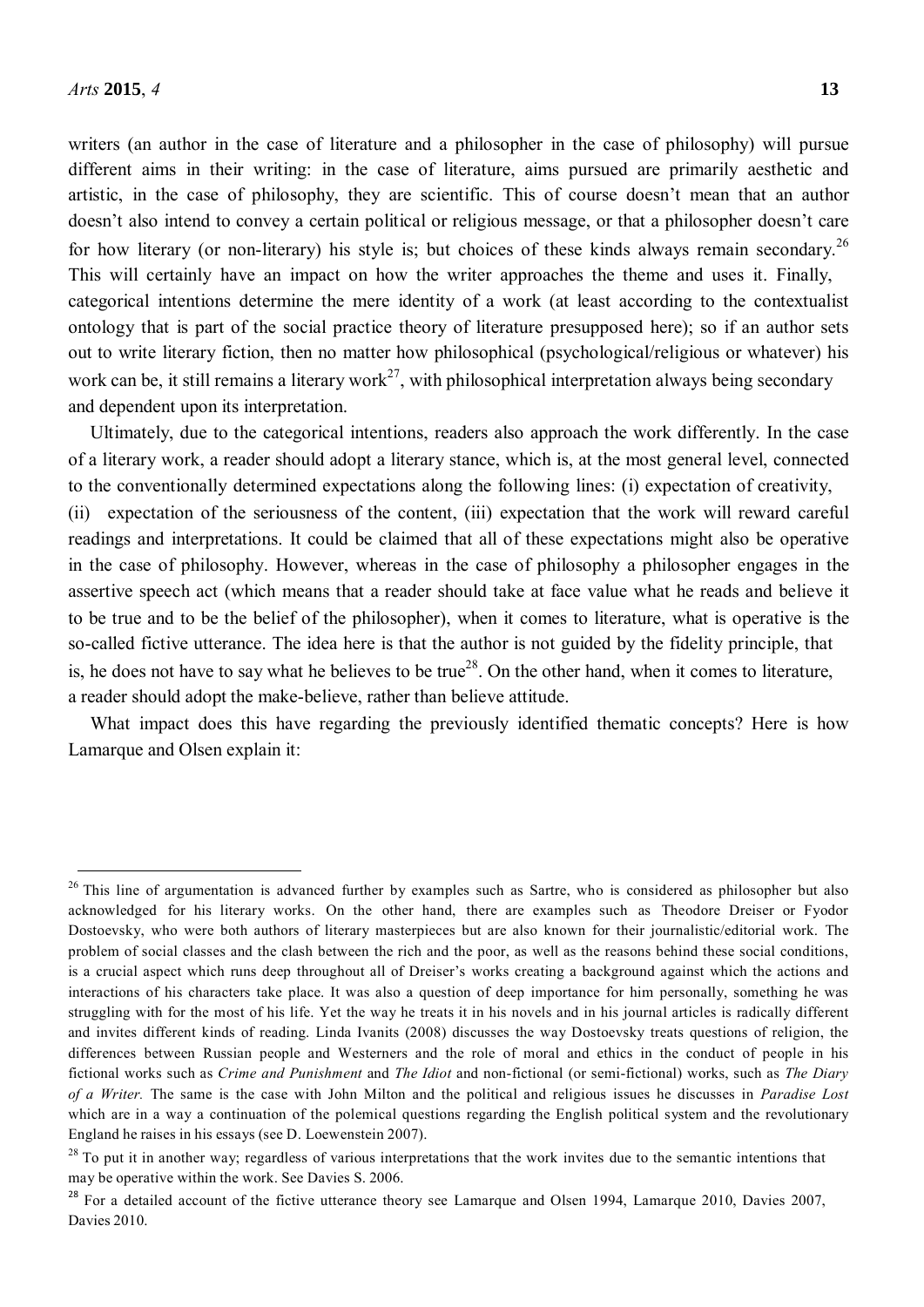"The thematic concepts are, by themselves, vacuous. They cannot be separated from the way they are 'anatomized' in literature and other cultural discourses. And in literary appreciation it is the 'specificity' and 'subtlety' and 'boldness' of the artistic vision, the vision which is apprehended through thematic interpretation, which is the focus of interest. The focus is on the description of the work leading up to the application of the thematic concepts. As the conclusion of a thematic analysis which constitutes the appreciation of the play, one may formulate the thematic statements which have given direction to the interpretation in order to summarize that interpretation. (...) Without being related to a literary work through a specific analysis of that work, thematic concepts and thematic statements are empty." (Lamarque and Olsen 1994 p. 403)

The fact remains that the same thematic concept can be employed in philosophy (as well as other disciplines), but then it will be used in accordance with the conventions operative within that particular domain. Here are Olsen and Lamarque again: "In philosophical discourse (...) thematic concepts and thematic statements are interwoven in the argument and become meaningful through definition and explanation, through the consequences that are identified and the conclusions that are drawn in the course of the argument" (p.404).

So the point is, the mere fact that philosophy and literature overlap in themes they explore is not enough to break down the barriers between the two, given that these themes are in themselves empty. It is only after they are submerged into the discourse (literary or philosophical) that they gain significance, literary/artistic/aesthetic *or* philosophical. In a sense, it is not the choice of the theme but treatment and development of the theme, as well as the aims pursued, that matter.

A good example of this can be found once more in the works of Dostoevsky. All of his major literary masterpieces (*The Idiot, Crime and Punishment,The Brothers Karamazov*) invoke philosophical interpretations and can be read as exploring certain philosophical concepts. In *Crime and Punishment,* Dostoevsky sets out to explore ideas connected to utilitarianism, socialism and the right to commit a murder; in *The Idiot* he is concerned with questions about the nature of God and the operation of the divine in the world. However, at the same time, all of these works can also be seen as explorations into the psychology of the characters and the depths of the psychological realm of people. According to that reading, the focus in *Crime and Punishment* will shift from focusing on the moral dilemma surrounding a murder and the resulting feeling of guilt and the need to repent for one's sins, to the relationship between Raskolnikov and his mother. Certain Freudian concepts can be recognised in the way Dostoevsky portrays the father-son conflict in *The Brothers Karamazov*. But interpretations do not stop at the level of philosophy and psychology; various social aspects will also play their part in the interpretation. Again, in *Crime and Punishment*, the social background of poverty, crime and alcoholism is a factor that cannot be neglected in accounting not only for the actions of Raskolnikov, but of other characters – Marmeladov, who is usually seen as the voice of Dostoevsky, in particular – as well. This social picture of life in "the back streets of St. Petersburg in the mid 1860s – the poverty and human misery surrounding Raskolnikov – provide a good deal of the fuel generating his rationale for the murder" gives way to "moneyed milieu of post-Reform Russia with its schemes for amassing capital" that makes the background of *The Idiot<sup>29</sup>*. One cannot neglect these aspects and focus solely

<sup>29</sup> Ivanits 2008.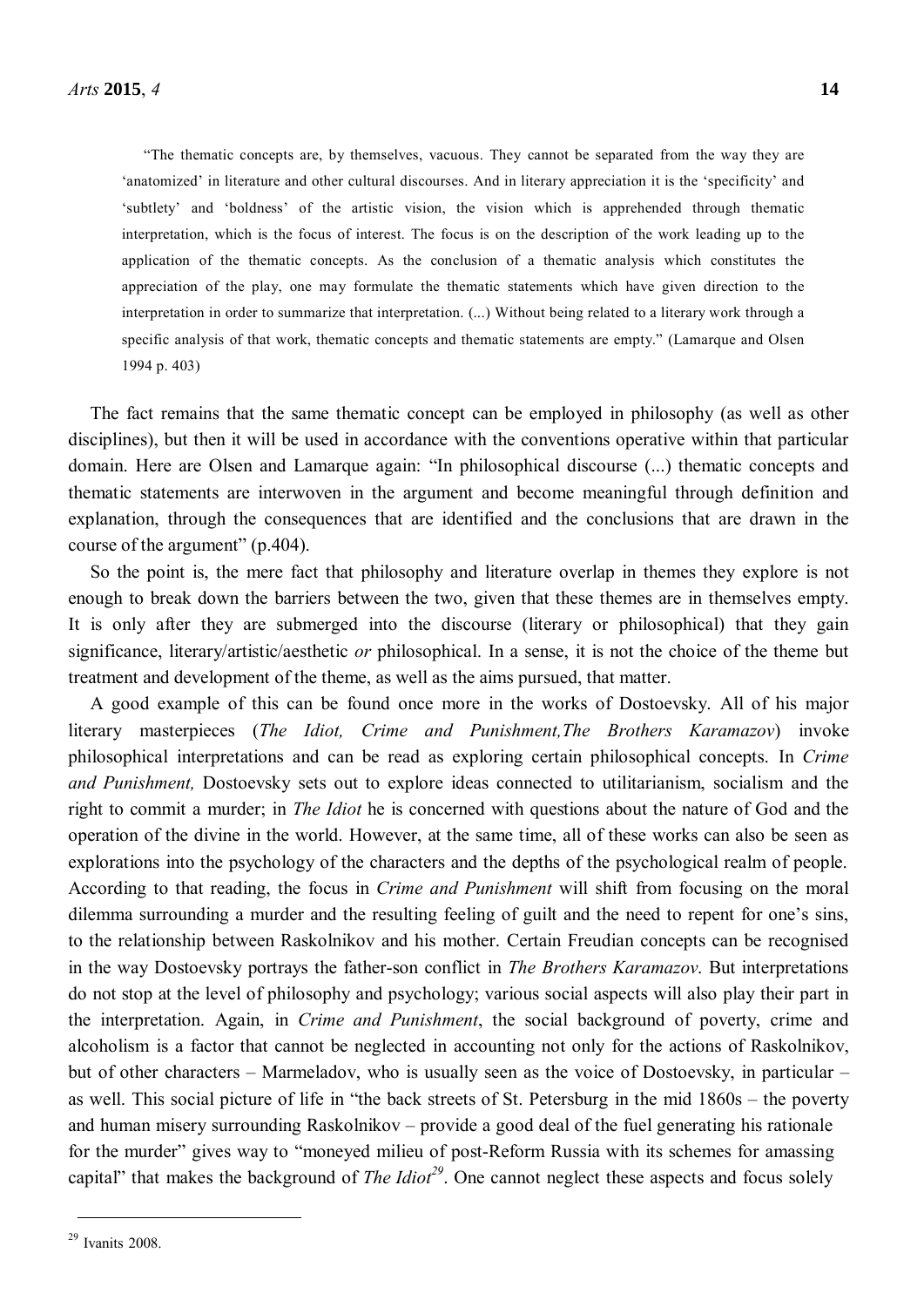on philosophical themes and concepts. This argument can be made even stronger if we take into consideration that in Dostoevsky's, these 'philosophical' concepts are being developed against the background of Russian legends and spiritual songs and folklore imagery on the one hand, and on the other, Dostoevsky's own views, doubts and queries regarding the existence of God and his benevolence, atheism, socialism and human nature. This 'layeredness' of ambiguity and richness of meaning are characteristic in literature; in fact, the more the work has to offer, the better it is. That is not necessarily so in philosophy, where the aim is usually to present clear, well supported and precise arguments devoid of ambiguity<sup>30</sup>.

What about the fact that literature and philosophy can both have a similar cognitive impact? Important as this may be, notice that it is not a strong enough reason to disregard the differences between them. First of all, literature and philosophy are not the sole practices that can influence readers cognitively (and emotionally, given that the two, at least when it comes to literature, often come jointly). For example, journalism can also present readers with a story that can have powerful impact on them, causing them to reconsider their accepted perspectives and adjust their judgments accordingly. There are many works pertaining to music, paintings or film which are heavily influenced by philosophical concepts and can have impacts such as those described by Kitcher, yet no arguments are being made that would set out to equate the two. As before, the fact that some literary works come close to doing philosophy doesn't mean they don't poses their own, distinctively artistic and literary identity and nature, and can only secondary be seen as philosophical.

Another important thing to note is that, regardless of the fact that literature and philosophy can have similar cognitive impact on the reader, literature is (together with other arts) still highly praised for the particular and distinctive way in which it engages readers. Philosophy rarely makes us cry and literature rarely makes us design arguments (which of course doesn't mean they are not there to be found, as shown by McGinn). The two disciplines have quite different ways in which they work upon the readers: literary works engage our emotions (particularly empathy), imagination and intellect simultaneously, while philosophy is to a lesser degree concerned with inviting readers to imaginatively and emotionally engage with the work.

## **5. The overlapping of themes is not necessary**

Even though many literary works are concerned with philosophical issues, that is by no means a universal rule, as the brief and superficial analysis of Dostoevsky's works shows. This argument is

<sup>&</sup>lt;sup>30</sup> In order to make this point even stronger, we can invoke another writer who is often considered to be primarily preoccupied with philosophical themes, Herman Melville. For all its complexity, autobiographical resources and realism, *Moby Dick* (as well as other Melville's works like *Billy Bud* or *Clarel*) is deeply philosophical, exploring the problem of truth, certainty and doubt, desire to find and attribute meaning to the world and man's ultimate inability to find answers. For all of this, Melville is truly "philosophical sceptic" (Yannella 2004, p. 6) but his road to scepticism goes through complicated maze of mythology, religious connotations and mystical imagery (rather than through the dream argument or evil demon). The use of allegory and symbolism makes recognition of philosophical themes in Melville extremely difficult. So even if he touches "large questions which thinking human beings confront", we mustn't forget, as Yannalla reminds us, "What has all too often been lost by activist modern readers is that Melville was not an activist, nor was he a social, political, or behavioural scientist. He was a *literary artist* composing intellectually charged fiction and poetry about cultural issues..." (Yannalla, 2004, p. 12).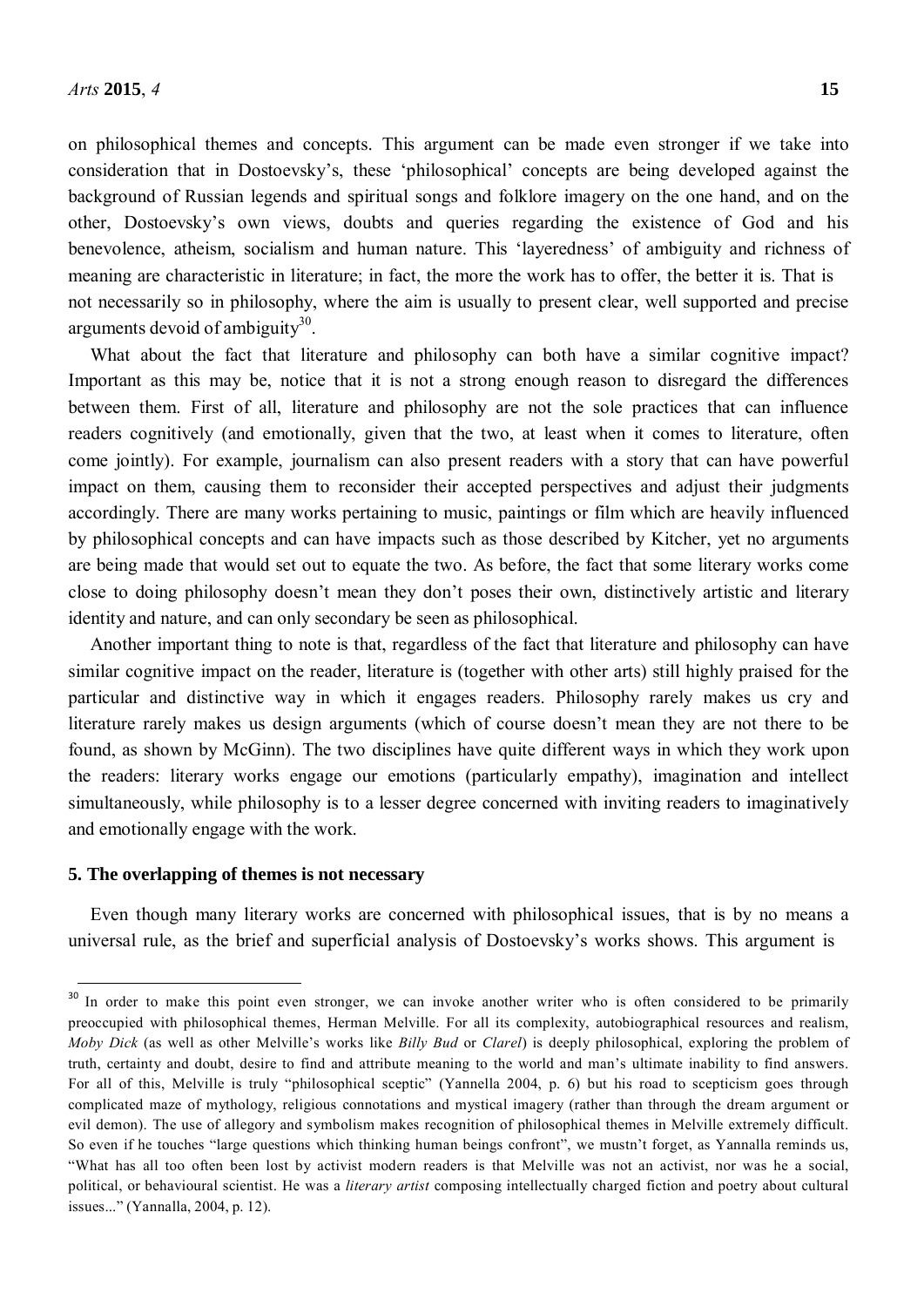most often raised in discussion with those who claim that literature should be a part of moral philosophy, due to the special moral insight it delivers or its ability to help us sharpen our moral intuitions and judgments. As a response to this, Lamarque and Olsen claim that the thesis that literature is (or should be) a part of moral philosophy "would be uninteresting from the point of view of literary aesthetics since it makes no claims about any systematic relationship between literature and philosophy" (1994, pp. 389-390). A similar response can then be given regarding literature generally: given that only some literary works come close to the 'philosophical 'questions (i.e. in Kitcher and Brohm's terminology, those questions "disdainfully discarded by thinkers who pride themselves on their scientific rigor, and on new issues, as yet unformulated"), the reasons for equating philosophy and literature are not strong enough. On the other hand, Nussbaum and Kitcher can still claim that the lack of universality doesn't necessarily mean that some literary works do not come close to being philosophy. However, that is not a good answer for two reasons: (i) whether or not a literary work is indeed 'philosophical' will ultimately depend upon the interpretation and it will be philosophical only in connection to that particular interpretation. Under some other interpretation, a work might be given a completely different meaning. (ii) It should be emphasised that literature shares concepts not only with philosophy, but with other disciplines as well. With the rise of psychoanalysis, many literary critics incorporated these methods into their analysis and criticism of literary works. Most literary criticism and interpretation was being done analogously to the way psychoanalysis was done<sup>31</sup>. A very popular and influential trend was to analyse literary works from the standpoint of psychology and psychoanalysis and to insist on the strong connections that hold between literary characters and humans. An argument can then be made to claim that we should bring together psychology and literature for the same reasons Nussbaum claims moral philosophy and literature should be brought together; it helps us understand human psychology better, it helps us understand ourselves and other people better. This would ultimately result in literature – that is, different sets of literary works – being equated with different disciplines, but surely this is not how we see literature.

#### **6. Thematic concepts, functionality and paraphrase**

Literary work is, by its very definition, dual: it is a particular, distinctive and unique linguistic expression that, due to the way it organises, develops and works with linguistic units, triggers a distinctive kind of pleasure, namely aesthetic pleasure. This also makes it the work of art. And because of this intimate relationship between the content (or subject matter) and the way that content is organised and given form, literary works cannot be paraphrased without the considerable loss of their artistic and aesthetic value. This was first highlighted by A.C. Bradley who called it the 'identity claim'. Although the claim was developed with regard to poetry (when it comes to poetry, content and form are inseparable), it was soon considered to be applicable to most of the arts. This principle is also known as the 'no paraphrase claim' (the idea is that the content of a poem cannot be paraphrased, i.e. it cannot be expressed in any other way than through the form it is expressed in a given literary work). Obviously, the same principle doesn't apply in philosophy and other sciences<sup>32</sup>. Notice that this

<sup>31</sup> See Castle 2007 and *The Norton anthology of theory and criticism* for an account of how this was done.

 $32$  Gordon Graham discusses this argument in reference to literary cognitivism, see his 1997.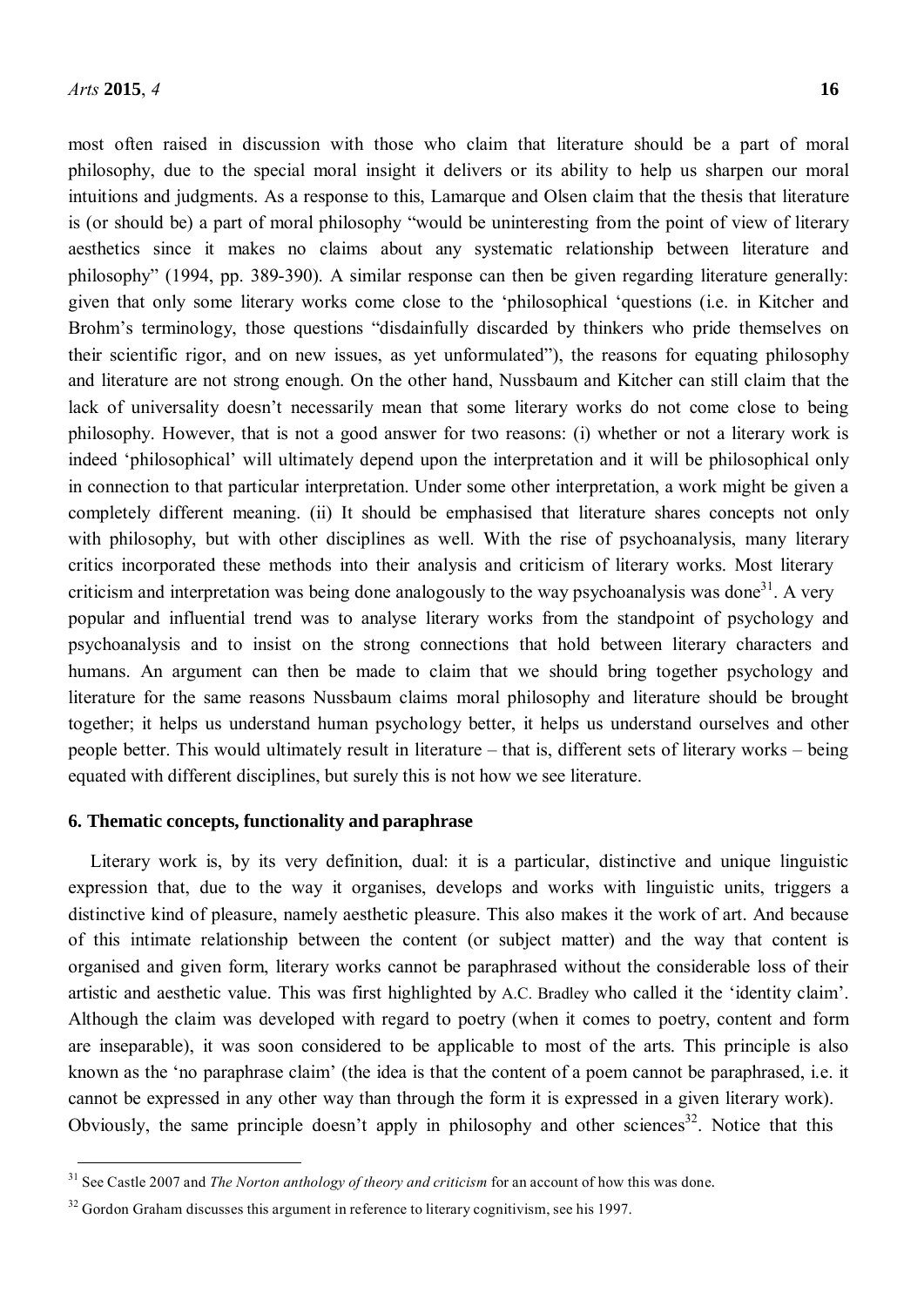doesn't mean we do not evaluate philosophers for their precision and clarity in presenting the arguments, but we can easily imagine the Chinese Room Argument or the Twin Earth Argument or any other philosophical argument stated in different words, just as we can paraphrase it and still get the same point. On the other hand, the rhetoric power of William Blake's poem *Tiger* is lost if we retell the poem.

What exactly is the power of this argument? First of all, it is usually raised not in reference to the question of whether literature and philosophy can be merged together, but in discussion of the value of the cognitive dimension of literature. However, I think the problems that the 'no paraphrase' claim opens up can make us doubt whether philosophy and literature can merge, due to their distinctive natures. Two important things have to be taken into consideration here. Firstly, the claim put forward by Kitcher, Putnam and Nussbaum was that philosophy and literature can be merged together because of the common questions they both raise (thematic concepts) and cognitive impact both of these disciplines have. The idea is that a reader will expand his knowledge or understanding of the theme by engaging with these works. This is also something that a cognitivist would claim. But what the 'no paraphrase' claim shows is that in literature, unlike in philosophy, the theme is inseparable from the way the subject matter is developed, which also implies that whatever cognitive gain there is, it cannot be separated from the literary work, that is, it has no value when considered in isolation from the work. However, given that the claim is that literary works can have an impact on how we organise and make sense of our experience, it seems that these works will only be valuable if we can actually apply things we learn from the work into the real world. But the 'no paraphrase' claim shows that this is not necessarily so. If thematic concepts are the carriers of the cognitive value that can ultimately advance knowledge and understanding, then it shouldn't matter how these are expressed. However, it seems that when it comes to art, we are not interested solely in what is being presented, but also in how it is being presented<sup>33</sup>. A similar argument was put forward by Peter Lamarque in his discussion of the moral value of tragedy. According to the traditional (humanistic) view, tragedy offers either a moral lesson (or principle) that can be derived from the work, or a moral vision, both of which can enhance the reader's moral sensibility. But as Lamarque shows, either the moral lesson is too close to the work and cannot function as an independent generalizable moral principle, or the moral lesson is too detached, too loosely connected to the specifics of the work to be perceived as a part of the literary content the work expresses.<sup>34</sup>

On the other hand, there are also some who claim that due to the inseparability of theme and subject, literary works are particularly powerful (even more so than philosophy) to influence reader's moral sensibility<sup>35</sup>. For one thing, literature offers contextualized examples of moral problems and dilemmas, unlike philosophy, which in most cases deals with abstract ideas and principles. The way

 $33$  For this reason we do not condemn or lose interest in works that contain (factual) mistakes, regardless of whether they were intentional - as in the case of Nathaniel Hawthorne, who, despite conducting extensive researches regarding the historical setting, "routinely changed facts to suit his imaginative purpose" (Person, 2007) – or just represent the wrong scientific facts of the time the work was written.

<sup>&</sup>lt;sup>34</sup> Lamarque 1996, ch. 8. Notice the similarities with Kitcher's account of philosophical fiction and fiction that argues.

<sup>&</sup>lt;sup>35</sup> See for example Gibson 2009.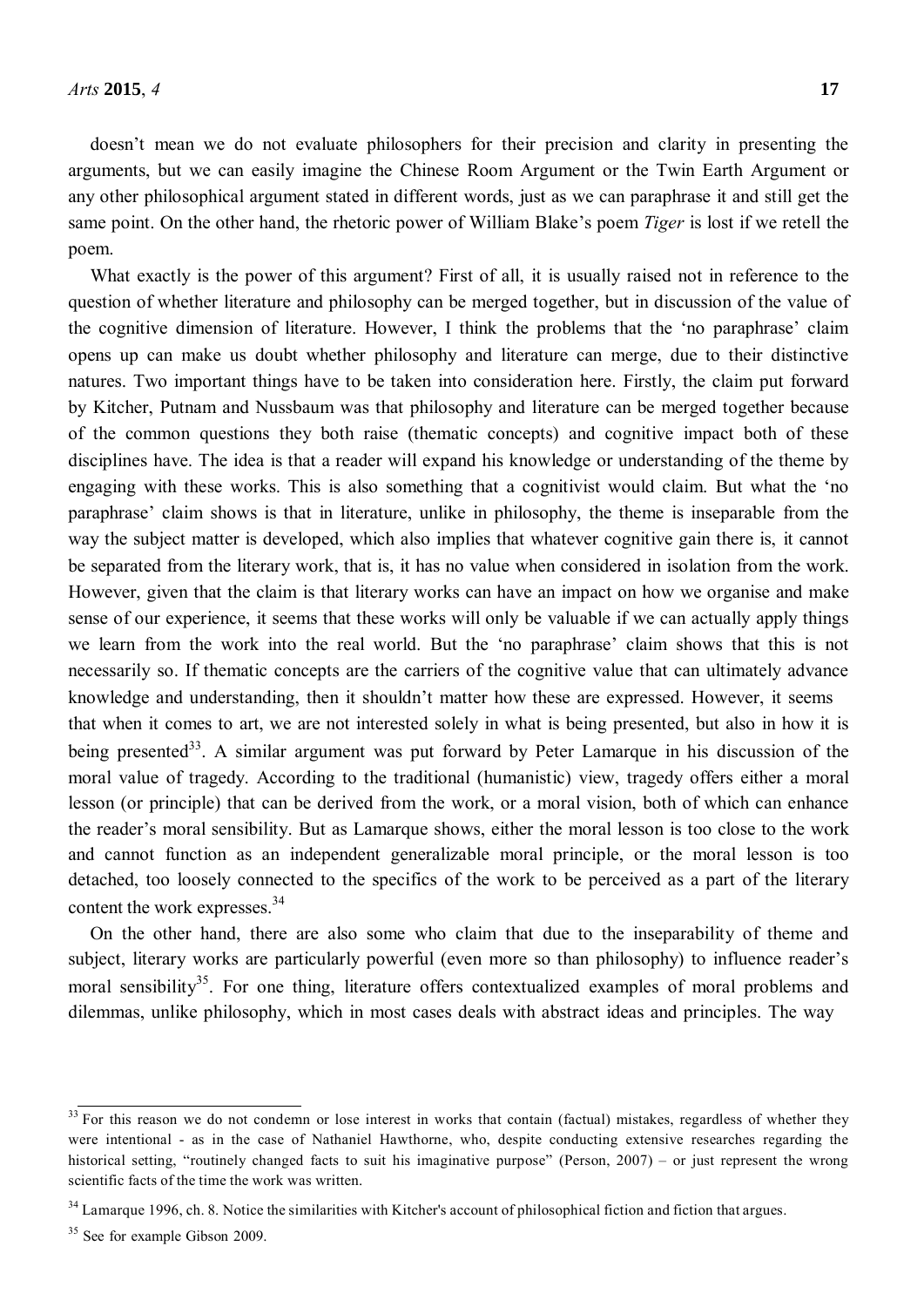literature presents the complexities of situations makes it easier for a reader to distance himself and approach a particular problem in a manner that enables him to reach a more thought-through conclusion regarding the matter than if the same thing had happened in real life.

So, to go back to the question, what is the power of the 'no paraphrase' argument? First of all, I do not think it is a problem for literary cognitivism, but I will not develop this here. However, in terms of whether or not it can be seen as a treat to the merging thesis, the following dilemma applies. If 'no paraphrase' is the problem (in the sense posed by Lamarque's dilemma), then the cognitive dimension of literature is of a quite different nature than that of philosophy, which means we can't merge the two. On the other hand, if 'no paraphrase' enhances its cognitive value (particularly in terms of cognitive benefits insisted upon by indirect humanism) than literature delivers its cognitive benefits in a manner more powerful than philosophy, so again, no need for the merging. The two are just too different to be covered by the same umbrella.

This conclusion is supported by two further principles of literary criticism, namely the functionality principle and the teleology principle<sup>36</sup>. The idea behind it is that every single detail in a literary work has its own function within the work and should contribute to the overall purpose of the work, namely to express artistic/aesthetic aims. In that sense, the use of thematic concepts in literary works is always subsumed under the more general aim of telling a story and presenting the content in specific way as envisioned by the author. However, within the philosophical discourse, thematic concepts and their elaboration are the main purpose. The philosophical aim is precisely to elaborate on those concepts. Here is how Lamarque and Olsen explain this:

"It is of the essence of philosophical discourse that it is about issues. These issues are defined through thematic concepts, and philosophical discourse is concerned with the nature of the reality to which the concepts apply. Thus these concepts help constitute philosophy as an intellectual activity. (...) Literature is attached to thematic concepts only indirectly. The theme of a literary work emerges from the subject it has, the way in which the subject is presented, the rhetorical features used in its presentation, and the structure which it is given. Sometimes thematic concepts suitable for formulating the theme of a work can be found in the text of the work itself, but mostly it is the reader who has to bring these concepts to the work. The connection between the thematic concepts and the literary work is established through the reader's creation of a network of concepts enabling him both to tie together, imaginatively, the different elements and aspects he recognizes the work as having, and to establish what thematic concepts can be applied and how that might be done. It is this constructive labour which is literary appreciation. Literary appreciation is concerned with the application of a set of thematic concepts to a particular literary work. It is not concerned with any further reality to which these concepts might be applied in their other uses." (Lamarque and Olsen 1994 pp. 408-9).

<sup>&</sup>lt;sup>36</sup> I rely here on Lamarque 2010, ch. 5 and Olsen 1987. I am grateful to my reviewer for pointing out that this idea is also captured by Poe's claim "In the whole composition there should be no word written of which the tendency, direct or indirect, is not to the one pre-established design" and that certain genres, such as Nouveau roman and other experimental writing reject it.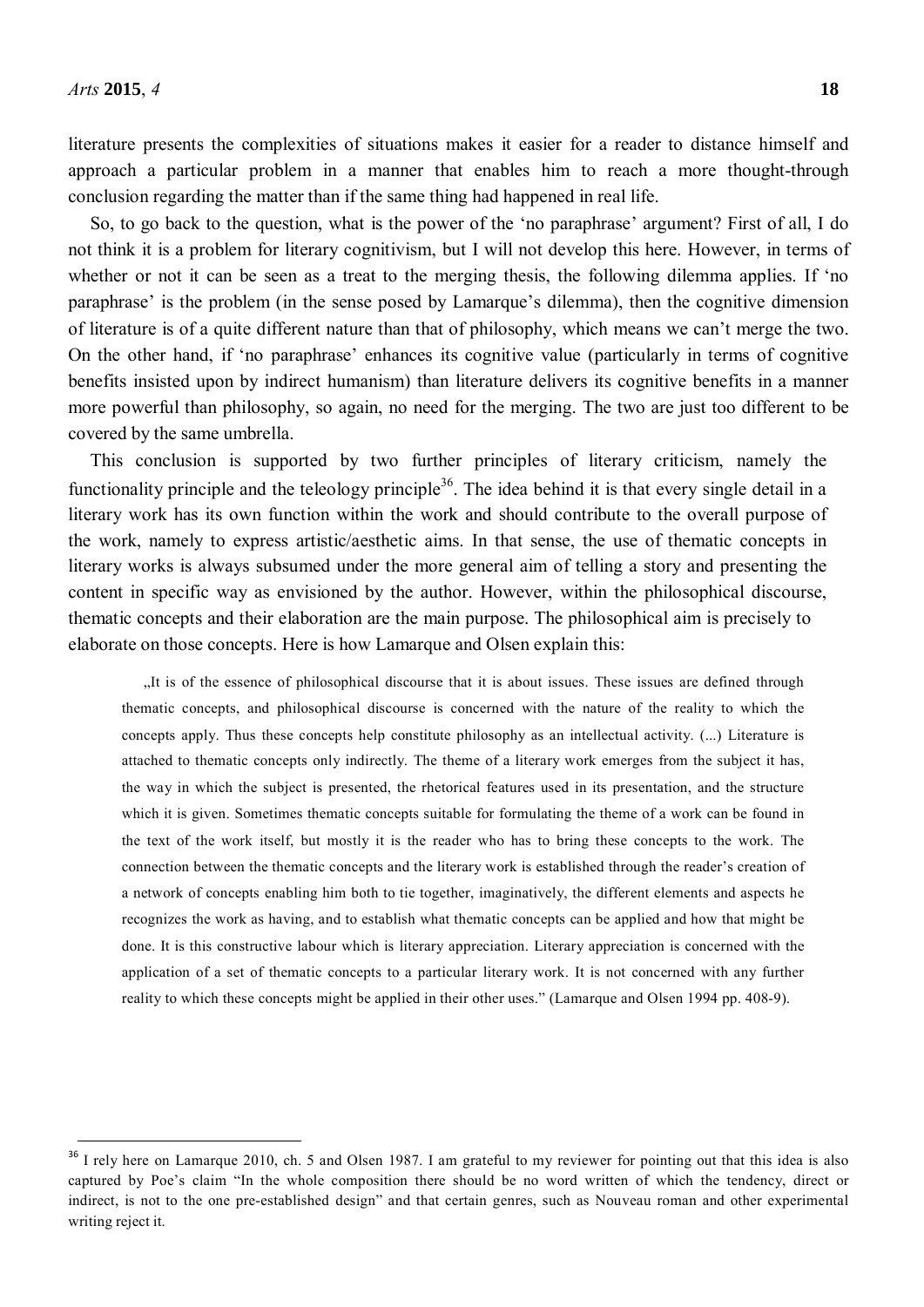So the idea here is that there are two completely distinct functions that thematic concepts are being subjected to. In a literary work they are always subjected to artistic aims and should be analysed from that standpoint. Notice however that it does not mean that at some further level a reader is not invited to reflect on them and this reflection will include the judgment of plausibility. A reader might come to accept or reject the 'worldview' advocated by the work, but a judgment of that kind is secondary to the aesthetic evaluation. So the point is, no matter how close literature and philosophy are, at all times different aims are being pursued and different evaluative conventions are operative. Therefore, we cannot merge the two and claim they are doing the same work $3^7$ .

#### **7. Literary cognitivism, intersection and merging**

In the previous part we saw that the claim about breaking down the barriers between philosophy and literature can only be understood along the lines of the intersection thesis, according to which philosophy and literature indeed overlap in some of the themes they develop. The thesis also recognises the fact that dealing with literature, as well as dealing with philosophy, influences one's cognitive, imaginative and emotional economy. However, from a theoretical point of view, it adds to no more than to recognising that certain literary works are deeply philosophical, either in the sense that they rely on philosophical doctrines and perspectives, or develop them further. The question might be asked: do the reasons we have for abandoning the merging thesis diminish literature's claim to cognitive value?

Let's begin with the conventions operating in these practices. Does the fact that different aims are being pursued in the creation and reception of literature by a writer and the audience respectively show that literature should not be considered as cognitively valuable? In other words, does the attitude of (aesthetic) appreciation exclude the possibility of learning something from the work? I think not. Even if aesthetic aims have precedence over various possible cognitive benefits, that by itself still doesn't exclude the possibility of readers actively engaging in critical thinking about the work and deriving some valuable insights from it. By focusing our attention on various aspects of reality, human relationships, phenomena and activities, literary works give us the possibility to think about something we might have missed or neglected. Literary works are also a powerful vehicle of bringing to our view the complexities of moral situations and dilemmas, as Nussbaum stresses. Readers who actively engage in the work that opens up such a perspective might profit cognitively. They might come to a better understanding of moral principles and demands. They might become more aware of what it means to be in a particular kind of situation, or they might just be triggered to reconsider their values,

<sup>&</sup>lt;sup>37</sup> This point is emphasized in Stein Haugom Olsen. He compares literary work with what he calls 'informative' discourses (these include philosophy alongside sciences) and claims: "Literary discourse and informative discourse are two mutually exclusive classes. However, the thesis does not imply that one cannot at different points in time interpret the same piece of discourse as on one occasion literary and on other occasion informative. It is possible to change one's point of view from an aesthetic one to one where the piece of discourse is seen as informative (and to change back again at will). What is impossible is to see the informative function as being a part of the literary function. It is a category mistake to let judgments about the truth of a piece of discourse interfere with one's aesthetic understanding or evaluation of it" (Olsen, 1978, p. 58).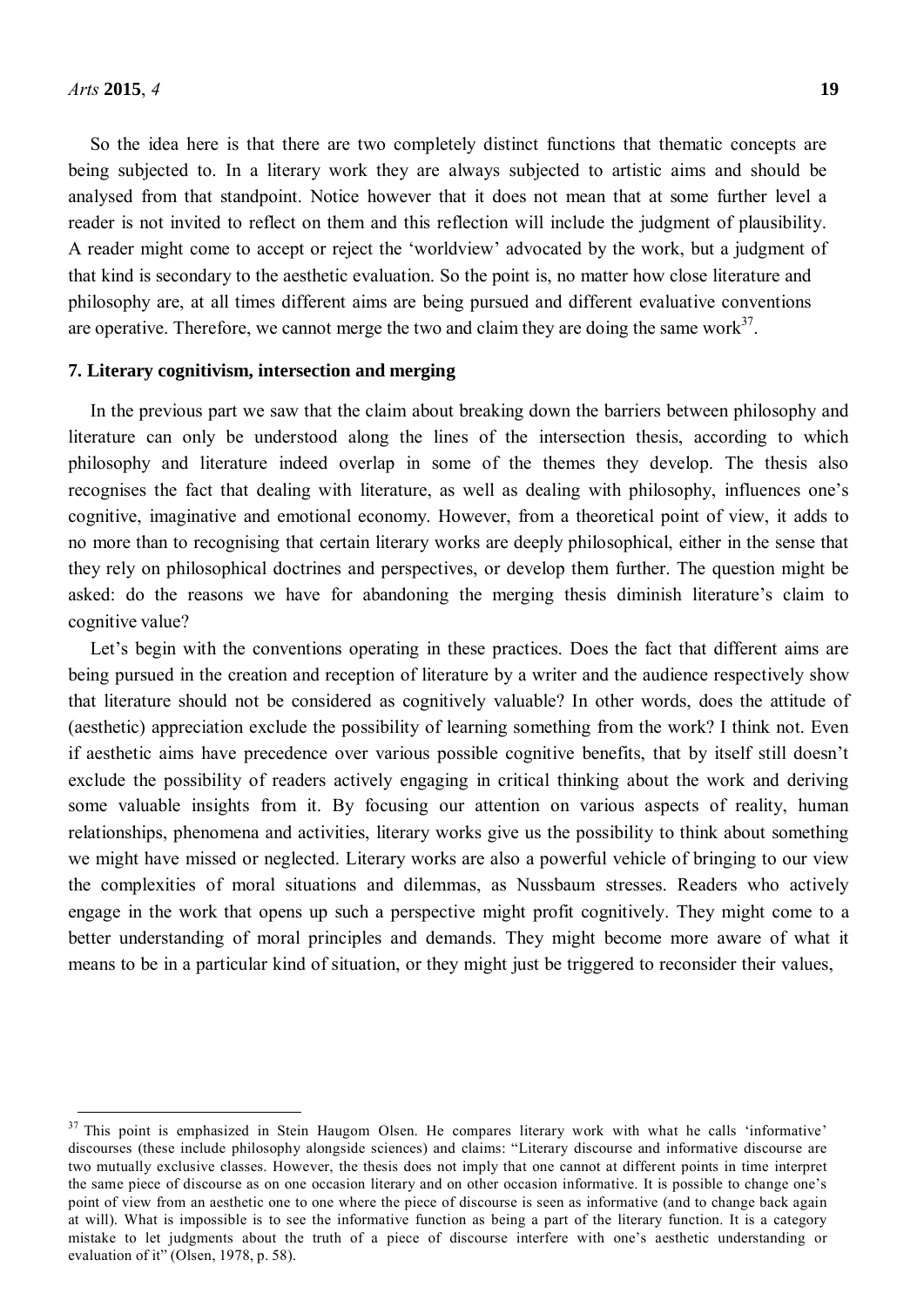priorities, world views and choices, which ultimately might result not only in a heightened moral sensibility but also in a growth of knowledge. Kitcher is certainly right in claiming that literary works can assist in discovery, just as he presents wonderful arguments that show that the fact that literature doesn't argue doesn't diminish its cognitive value or the power it has to bring about the change in perspective.

Another reason for abandoning the merging thesis was the fact that literature shares concepts not only with philosophy but with psychology as well. This is I believe another strong reason to insist on the cognitive value of literature. Notice however that one does not exclude the other: great literary works can offer insights into psychology as well as into philosophy and various other disciplines. This, if anything, enriches, rather than diminishes its cognitive value and cognitive gains one can get out of it.

Finally, what about the functionality and teleology principles? Again, I do not think they compromise the cognitive dimension of a work. Even if aesthetic aims are being pursued, that does not prevent the cognitive potentialities of a work to shine through, provided the reader is willing to reflect on them. The overall teleological aim of a work might be to promote or challenge a certain perspective and in that case, the function of episodes within a work will be to fulfil a certain cognitive function (as Kitcher for example shows, playing a role in discovery if not in justification).

## **8. Conclusion**

I have argued that much of what Kitcher has said can be accommodated within overall literary cognitivist theory, which emphasises the cognitive dimension of literary works and the contribution they make to the way we perceive and make sense of the world. In reference to that, Kitcher's pragmatist background can indeed offer strong munitions to cognitivists against the sceptic's claim. But the most important question was to see whether that was enough to conclude that philosophy and literature can be merged together. Plausible arguments were put forward in support of this claim. The idea that we can engage in philosophical discussion seems quite in accordance with the reading practice. It is also a common experience that some works are set against philosophical themes and that their underlying philosophical background is precisely what gives them their value and keeps the audience interested in them. But on the other hand, that is not enough to insist on the claim the two should be merged together. We still have to recognize their distinctiveness and approach them with an awareness of different conventions that determine how they should be read. That doesn't mean that we can't analyse a literary work and give it a philosophical meaning. But that will not turn it into philosophy.

#### **Acknowledgments**

I am very grateful to Philip Kitcher for sending me the manuscript of his book and for patiently discussing his views with me. I am indebted to two anonymous referees who read the previous version of this paper and gave me valuable comments and suggestions.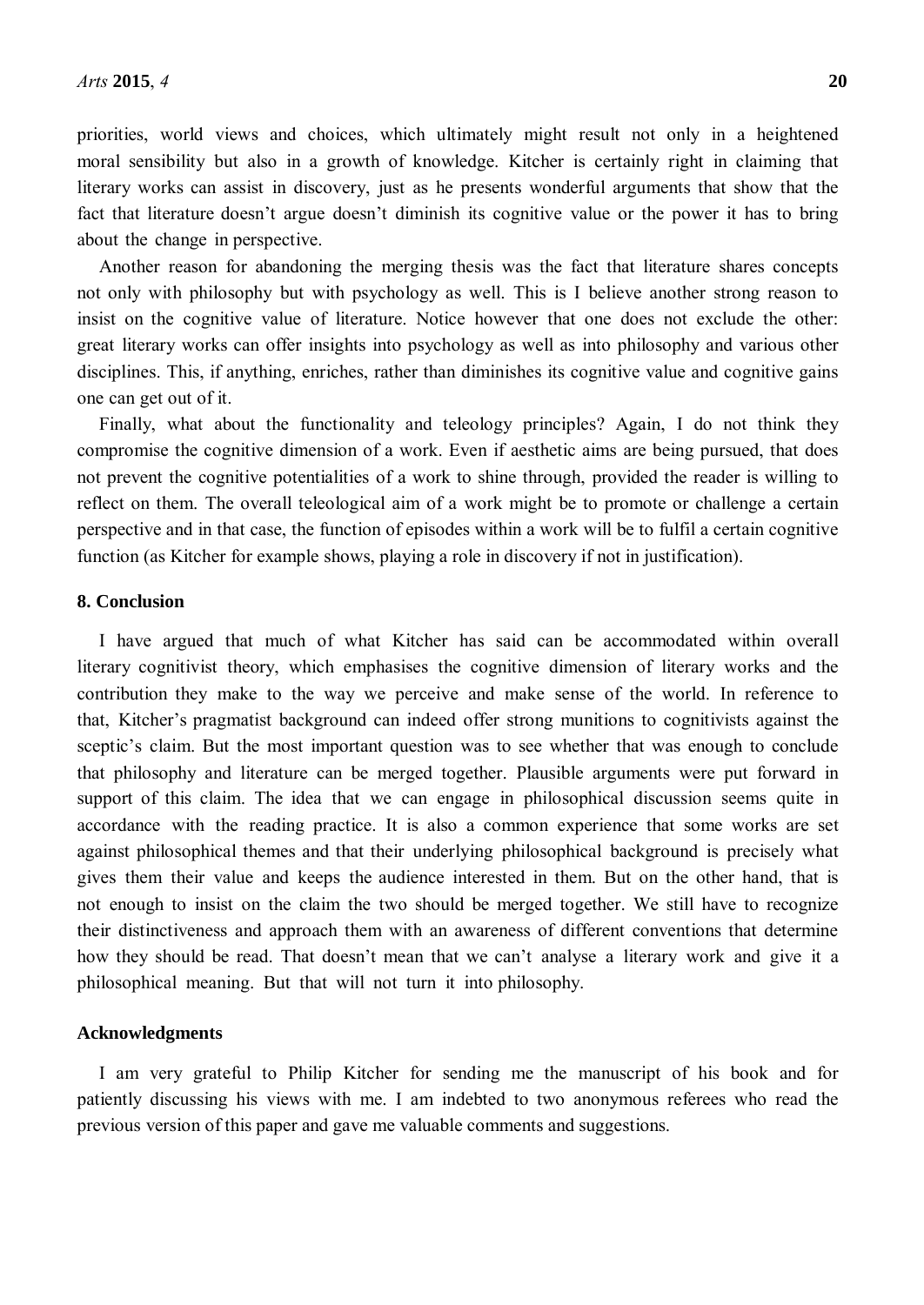#### **Author Contributions**

Iris Vidmar has written this article.

#### **Conflicts of Interest**

The author declares no conflict of interest.

## **References and Notes**

- 1. Baccarini, E. Reflective Equilibrium, Art and Moral Knowledge. *Proceedings of the European Society for Aesthetics* **2010**, 2,1, 20**-**33.
- 2. Carroll, N. *The Philosophy of Horror: Or, Paradoxes of the Heart,* Routledge: New York, USA, 1990.
- 3. Carroll, N. Art, Narrative, and Moral Understanding. In *Aesthetics and Ethics: Essays at the Intersection,* J. Levinson Ed.; Cambridge University Press: Cambridge, UK, 1998, pp. 126-160.
- 4. Castle, G. *The Blackwell Guide to Literary Theory*, Blackwell Publishing: Mailden, USA, 2007.
- 5. Crane, G. *The Cambridge Introduction to 19ct American Novel*, Cambridge University Press: Cambridge, UK, 2007.
- 6. Davies, S. Author's Intentions, Literary Interpretation, and Literary Value. *British Journal of Aesthetics* 2006, 46, 223-247.
- 7. Davies, D. *Aesthetics and Literature*, Continuum: London, UK, 2007.
- 8*.* Davies, D. Can Film be a Philosophical Medium? *Postgraduate Journal of Aesthetics,* 2008, 5, 1-20.
- 9. Davies, D. Learning through Fictional Narratives in Art and Science. In *Beyond Mimesis and Convention: Representation in Art and Science, R. Frigg and M. Hunter, Eds.; Boston Studies* in the Philosophy of Science 262, Springer: Dordrecht, 2010; pp. 51-70.
- 10. Falzon, C. *Philosophy Goes to the Movies*, Routledge: London and New York, 2002.
- 11. Gibson, J. *Fiction and the Weave of Life*, Oxford University Press: Oxford, UK,2007.
- 12. Gibson, J.; W. Huemer and L. Pocci eds. *A sense of the world, essays on fiction, narrative and knowledge;* Routledge: New York, USA, 2007, pp. 233-245.
- 13. Gibson, J. 2009, Literature and Knowledge. In *Oxford Handbook of Philosophy and Literature*, Eldridge R.; Ed; Oxford University Press: Oxford, UK, 2009, pp. 467-485.
- 14. Graham, G. *Philosophy of the Arts: an Introduction,* Routledge: London, UK, 1997.
- 15. Ivanits, L. *Dostoevsky and the Russian People*, Cambridge University Press: Cambridge, UK, 2008.
- 16. Kitcher, P. *Joyce's Kaleidoscope: An Invitation to Finnegans Wake***,** Oxford University Press: Oxford, UK, 2007.
- 17. Kitcher, P. (ms, forthcoming), *Deaths in Venice*
- 18. Lamarqu, P.; Haugom Olsen, S. *Truth, Fiction, and Literature: A Philosophical Perspective,*  Oxford University Press: Oxford, UK, 1994.
- 19. Lamarque, P. *Fictional Points of View*, Cornell University Press: Ithaca and London, 1996.
- 20. Lamarque , P. *The Philosophy of Literature*, Blackwell: New Jersey, USA, 2010.